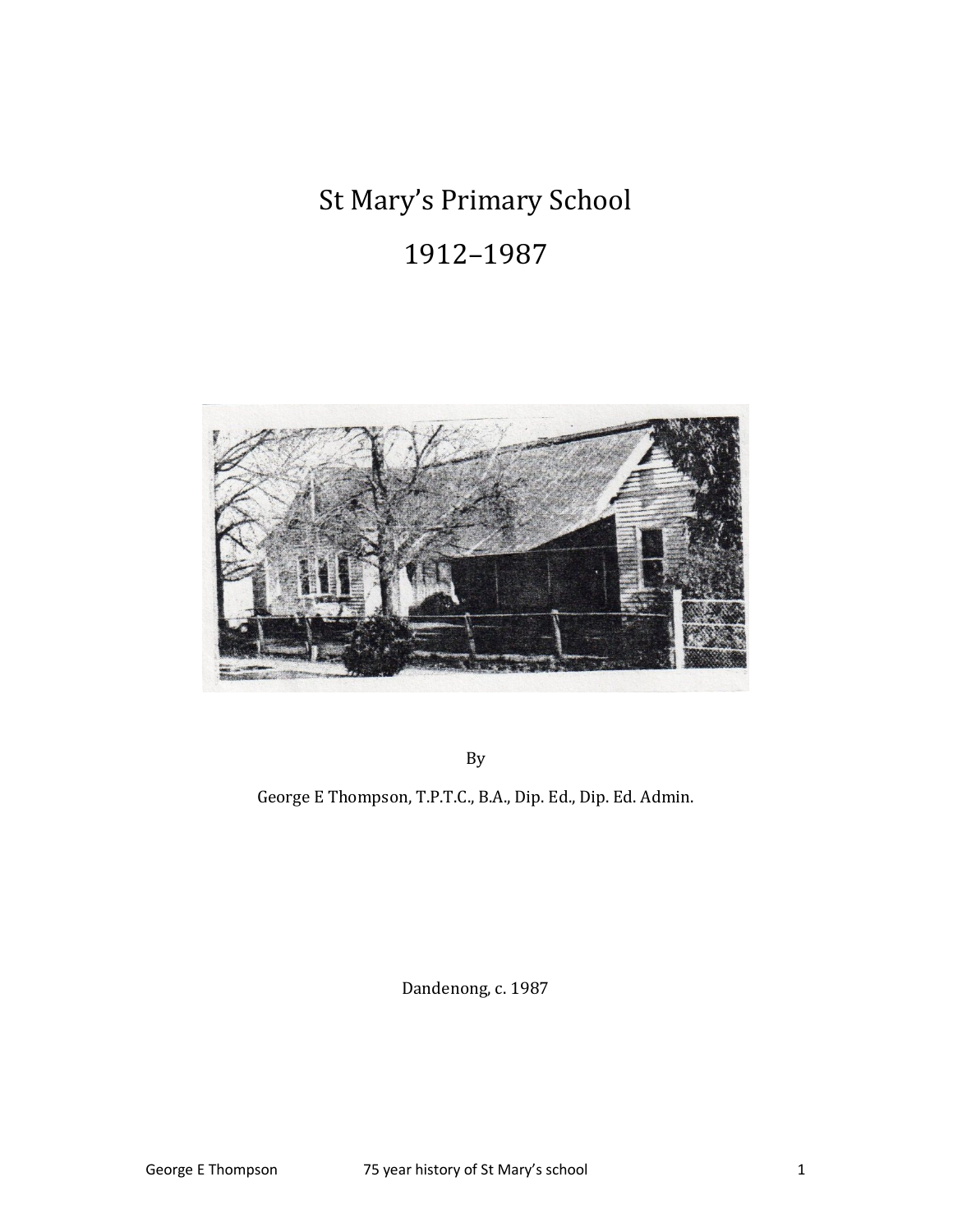#### **Contents**

#### Foreword

| Chapter One:          | The Beginnings                               |
|-----------------------|----------------------------------------------|
| Chapter Two:          | The First Year                               |
| <b>Chapter Three:</b> | St Mary's - School of Music                  |
| <b>Chapter Four:</b>  | The Years that Followed                      |
| <b>Chapter Five:</b>  | The Old Order Changeth                       |
| Chapter Six:          | The Years Flow On                            |
| <b>Chapter Seven:</b> | Post War Activities                          |
| Chapter Eight:        | A New Era in Catholic Education at Dandenong |
| <b>Chapter Nine:</b>  | No Looking Back                              |
| Chapter Ten:          | St Mary's in the Seventies                   |
| Chapter Eleven:       | <b>Administrative Changes</b>                |
| Chapter Twelve:       | St Mary's Today                              |
| Epilogue              |                                              |
| Acknowledgements      |                                              |

St Mary's School Song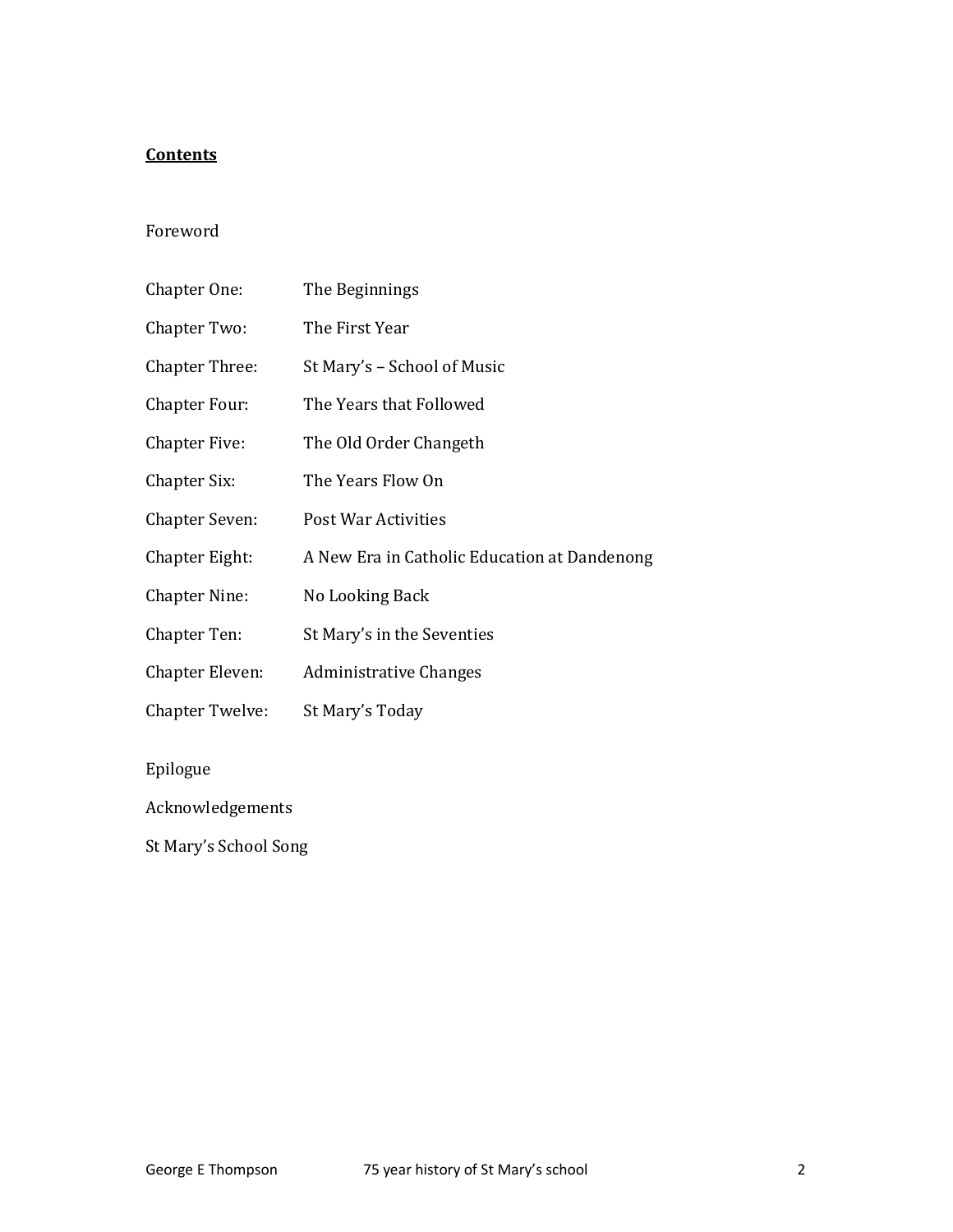#### Foreword

The story of St Mary's School is the story of love, courage and riches. Love – love of people for children; courage – to endure hardships and sorrows to bring Faith to the children of God; and riches – the greatest commodity in the world: children. Without the children there would have been no school. Hence it is a story that revolves round those who cared for children - the parish priests, the nuns, the lay-teachers, the committees, the parishioners, the gardeners, the workmen, the technicians, and the children of whom Jesus said, 'Suffer the little ones to come unto me, for of such is the Kingdom of Heaven'.

As the story of St Mary's unfolds over the past 75 years, we see the spirit of Christ pervading over the people that made things happen – things that helped to mould the younger generation into worthy children of God.

Thousands of children have passed through the portals of St Mary's over the past 75 years under the mantel of the Presentation Nuns who had for their rallying cry the words of their founder, Nano Nagle: 'We must prefer the schools to all others'. Thousands of children have benefited by the influence of the parish priests, the catechists, the pedagogues and their fellow parishioners, who by their teaching and their example showed the children the way to eternal life.

Dandenong has certainly been privileged to have had these 'labourers in the vineyard', who, like St Paul, could sincerely say in 1987:

> I have fought the good fight; I have finished my course; I have run the race; I have kept the Faith.

And the Lord will answer to them all:

 Well done, good and faithful servants; Enter into the joy of the Lord.

To all whose who have gone before and to all those who are keeping up the good work, from the children of St Mary's from 1912 to 1987:

Thank you.

'Aeterna non caduca' George Thompson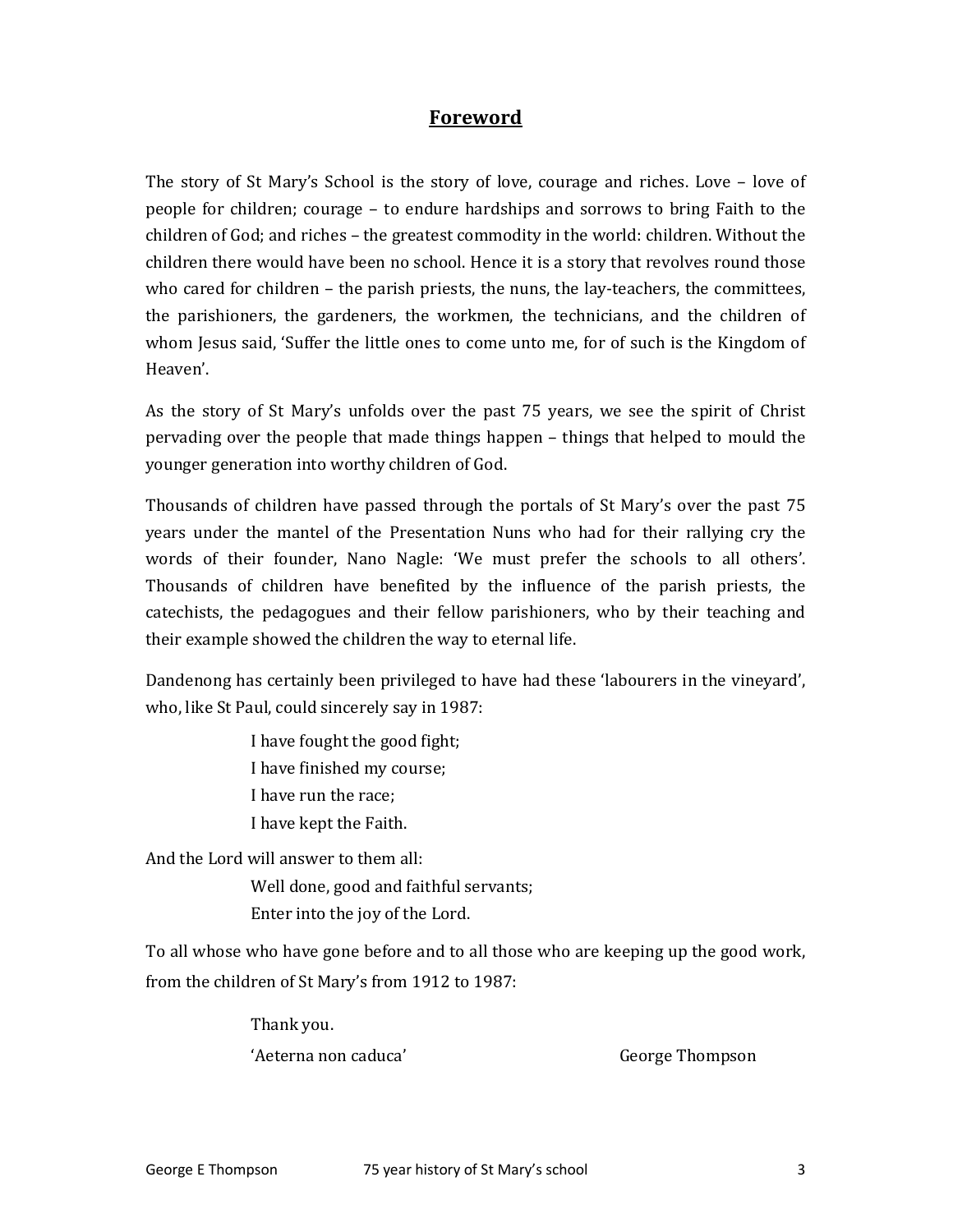#### Chapter One: The Beginnings

In 1911 the Shire of Dandenong, which included Carrum, Springvale and Noble Park, was described as 'an agricultural township and pastoral district on the Dandenong Creek' with an area of 60 square miles. The population of the whole shire was 4200. There were 980 dwellings. The population of Dandenong itself was 1500. The nature of the country was described as 'agricultural and pastoral and having fine timber land'. The state forests were reputed to be full of timber of immense growth. The leading industries were market gardens and dairy produce. There was one State School No 1403 (opened in 1874). Not far from Dandenong, at Eumemmerring, there used to be a Catholic school opened in 1858 by Father Patrick Niall. In 1872 this school was absorbed into the state education system, thus losing its Catholic status. The local children in Dandenong attended the local state school or the Eumemmerring School. Others on the fringes of the Shire of Dandenong attended the first Catholic school opened to Toomuc Creek (near Pakenham) in 1851 by the settlers. Dandenong was, in 1851, in the Roman Catholic Brighton Mission. There were also Catholic schools at Berwick (opened 1861) and at Springvale (opened 1867), and some stoic Catholic families sent their children to these schools in spite of the distance. In April 1883 the Dandenong Mission was formed. The South Bourke and Mornington Journal of 18 April 1883 reported: 'The long expected change in the Brighton Mission has at length taken place, The Mission has been dividend, Dandenong, with all surrounding districts constituting the new Mission.' The Advocate in August and September 1883 recorded that the new parish included the districts of Dandenong, Berwick, Pakenham, Cranbourne, Dromana and Phillip Island. Even the Quarantine Station at Queenscliff was part of the Mission.

When Father John Gleeson was appointed parish priest of Dandenong in August 1899 in the wake of Father Maurice Carroll, he was keen to establish a Catholic school in Dandenong. It took him a long time to set the machinery in motion to realise his ambition. He had frequent consultations with the Archbishop and with the Catholic parishioners in the district and in due course in 1910 he purchased two adjoining properties with frontages to Langhorne and McCrae streets (approximately two acres) from Mr Leo Matthews and Mrs Butler for the purpose of erecting a school and a convent. Father Gleeson was ambitious. He had heard of the reputation of the Presentation nuns who had schools in the Brighton Mission. He requested the Superior of the Presentation Convent, Windsor, Mother Ita Cagney, to send some nuns to Dandenong to open up a new Catholic school. With 'prayer and gentle persuasion' he convinced Mother Cagney of the necessity of having a school in Dandenong, which was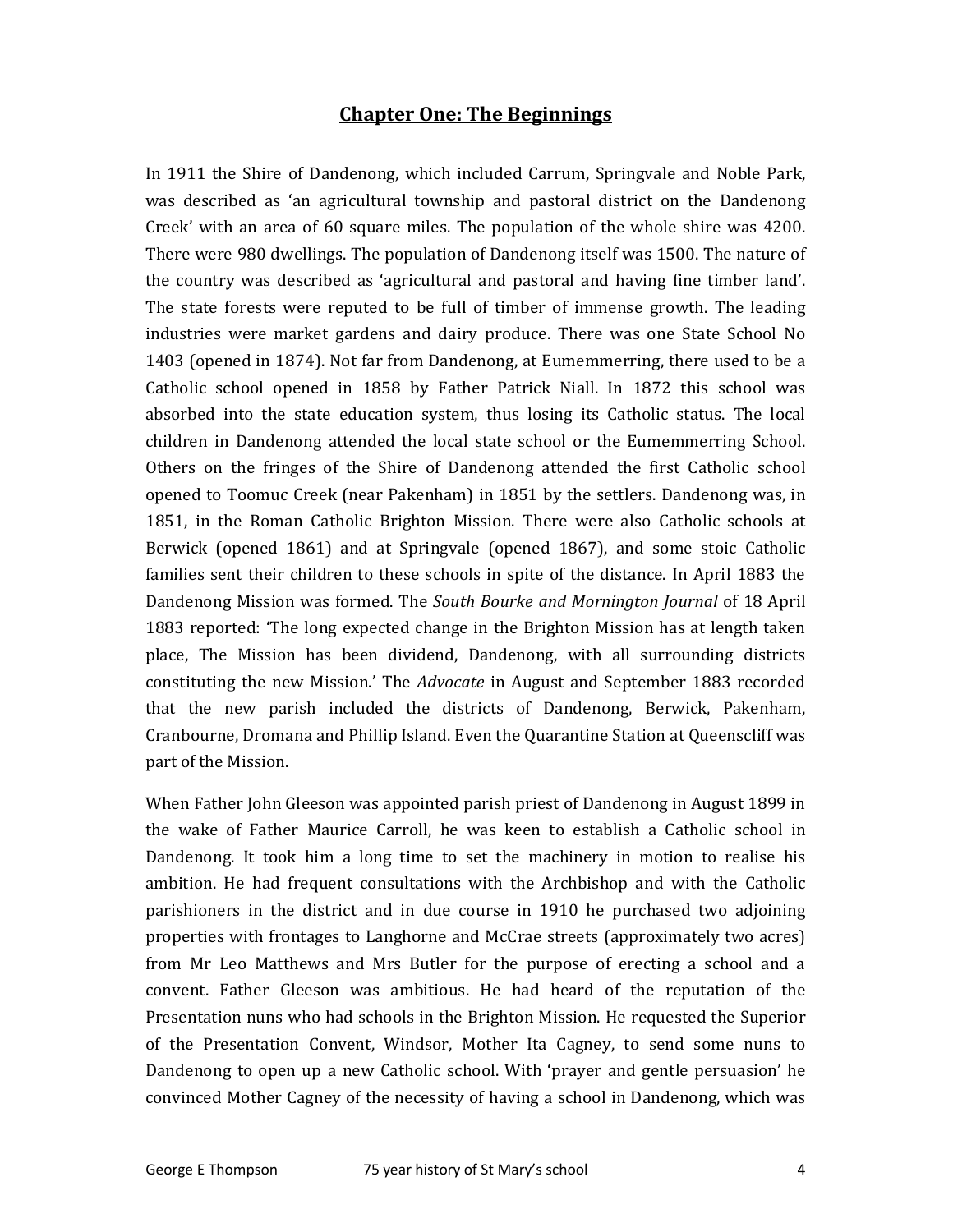showing signs of a population boom at the turn of the century. At the time there were 2200 residents in Dandenong; a rise of 700 in a matter of months. Mother Cagney acquiesced to Father Gleeson's request and agreed to send three nuns to Dandenong.

#### A Catholic School in Dandenong

In 1911 Father Gleeson called for tenders to construct the school building and to refurbish the Butler house to be used as a convent for the nuns. By the end of the year the buildings were almost ready. On 12 February 1912 three nuns from Windsor left for their new place of abode in Dandenong. They were Sisters Patrick Considine, Fidelis Burgess and Angela Bourke. They had this to say about that memorable day:

On the early afternoon of February 12, 1912, we said au revoir to Windsor and set off by cab to Caulfield, accompanied by Mother Ita Cagney and Mother Paul Mulquin, where we caught the train to Dandenong. An hour earlier our furniture was sent to Dandenong by van. On our arrival at Dandenong there was no one to meet us. Sister Angela Bourke, however, knew the area reasonably well. She was a member of the well-known pioneering Bourke family at Pakenham and directed us to the convent. We set off by cab and arrived at our destination. The house was empty save for a tinny piano which Mother Paul (having a sense of humour) on her knees played 'Home Sweet Home' with variations. The others sat on the verandah, and when Mrs Butler who lived close by saw us, she kindly brought us some tea and scones. An hour and a half later, Father Gleeson the parish priest arrived. He took us across to the school, empty except for a few desks. About five o'clock the van arrived. We helped to unload and managed to get our goods inside. Father Gleeson then drove Mother Cagney and Sister Paul to the station. As it was getting dark we thought we would go to the presbytery for some milk for our tea. The lady, who was the minister's wife, gave us a large jug of milk – the house was the Manse, not the presbytery. When we came to lighting the lamps we had no opener to open the kero tins; again Mrs Butler came to our aid.

The nuns soon settled down, and after prayer, spent their first night at Dandenong.

The official opening and blessing of the school and convent on the following Sunday was a great moment for the Catholics of Dandenong. His Grace Archbishop Carr, officiating at the ceremony, said: 'This is the day the Lord hath made; let us rejoice and be glad therein'. He further told the 300 people present that the opening of the Catholic school was the greatest event that had happened in Dandenong. He congratulated Father Gleeson and the Catholics of Dandenong on the establishment of the school. 'I have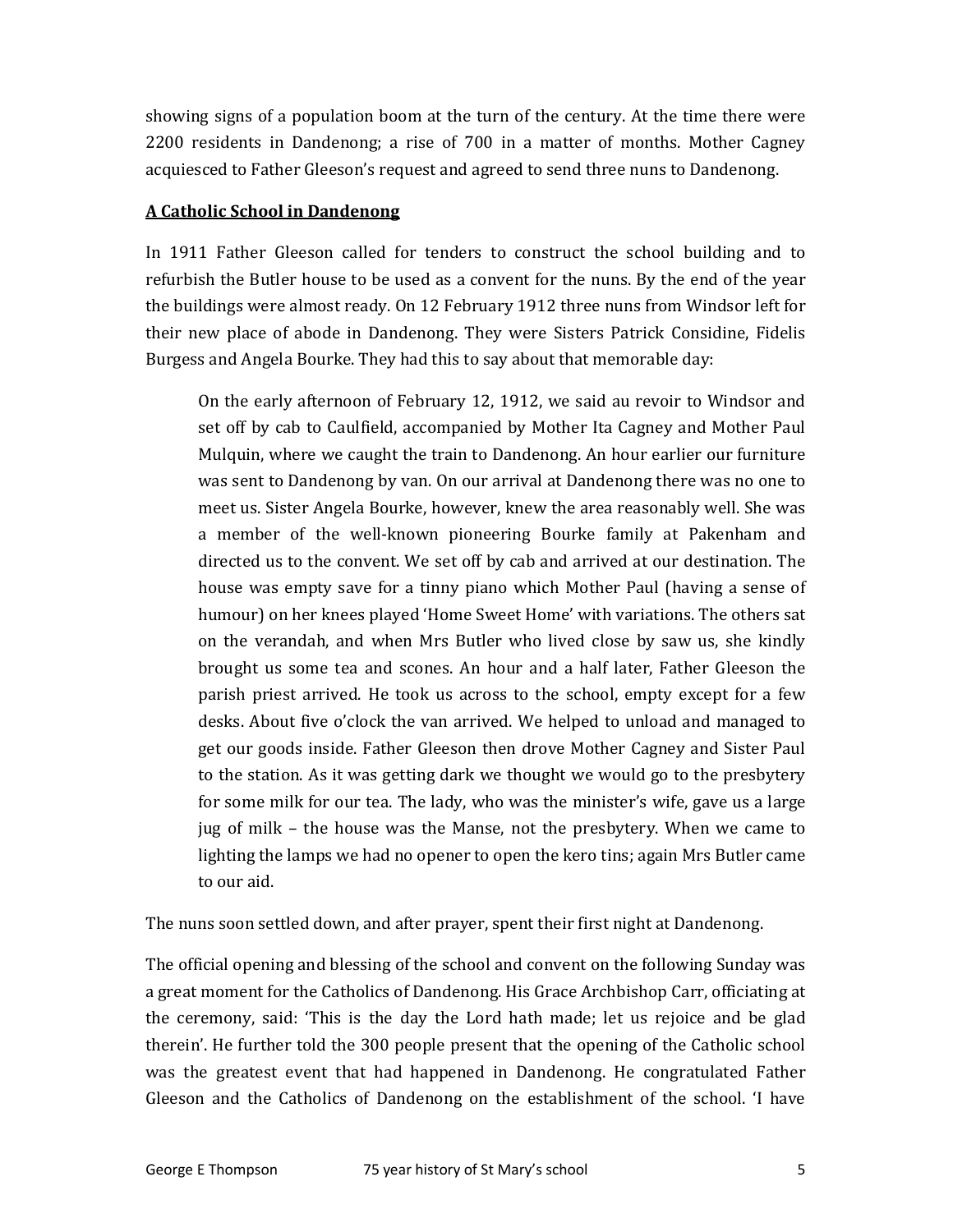looked forward for a long time to this', he said, 'and I have always thought there should be a Catholic school here.' Mr W. Keating, chairman of the school committee presented His Grace with an address of welcome on behalf of the parishioners. Father Gleeson thanked the Archbishop for his presence and for solemnly opening and blessing the school and convent. He also paid tribute to his energetic committee, headed by Mr Keating and Mr E.V. Kelly, for their support and wished them all well.

The nuns began their first day at school on the following day with an enrolment of 75 students. The school was in a weatherboard building consisting of two large classrooms separated by a folding door, a raised stage and two small rooms. The classrooms were bereft of furniture except for desks and seats and small tables for the nuns. Sister Patrick took charge of the senior students while Sister Angela looked after the juniors. Sister Fidelis looked after the house and visited the school occasionally. School started with a prayer and work was carried on under difficult conditions. But these pioneering nuns did their work – and did it well. As the days went by, the reputation of the nuns as sound educators and disciplinarians grew and before long children from the neighbouring state school enrolled at the Catholic school – known as St Mary's Convent School. And by the end of the year there were over 100 children at the school. Among the first pupils were the children of the Carrolls, Fields, Gearons, Greens, Harbrows, Keatings, Kennedys, McManus, McQuades, Potters and Quigleyas. There were also children from a non-Catholic family, the Merritts.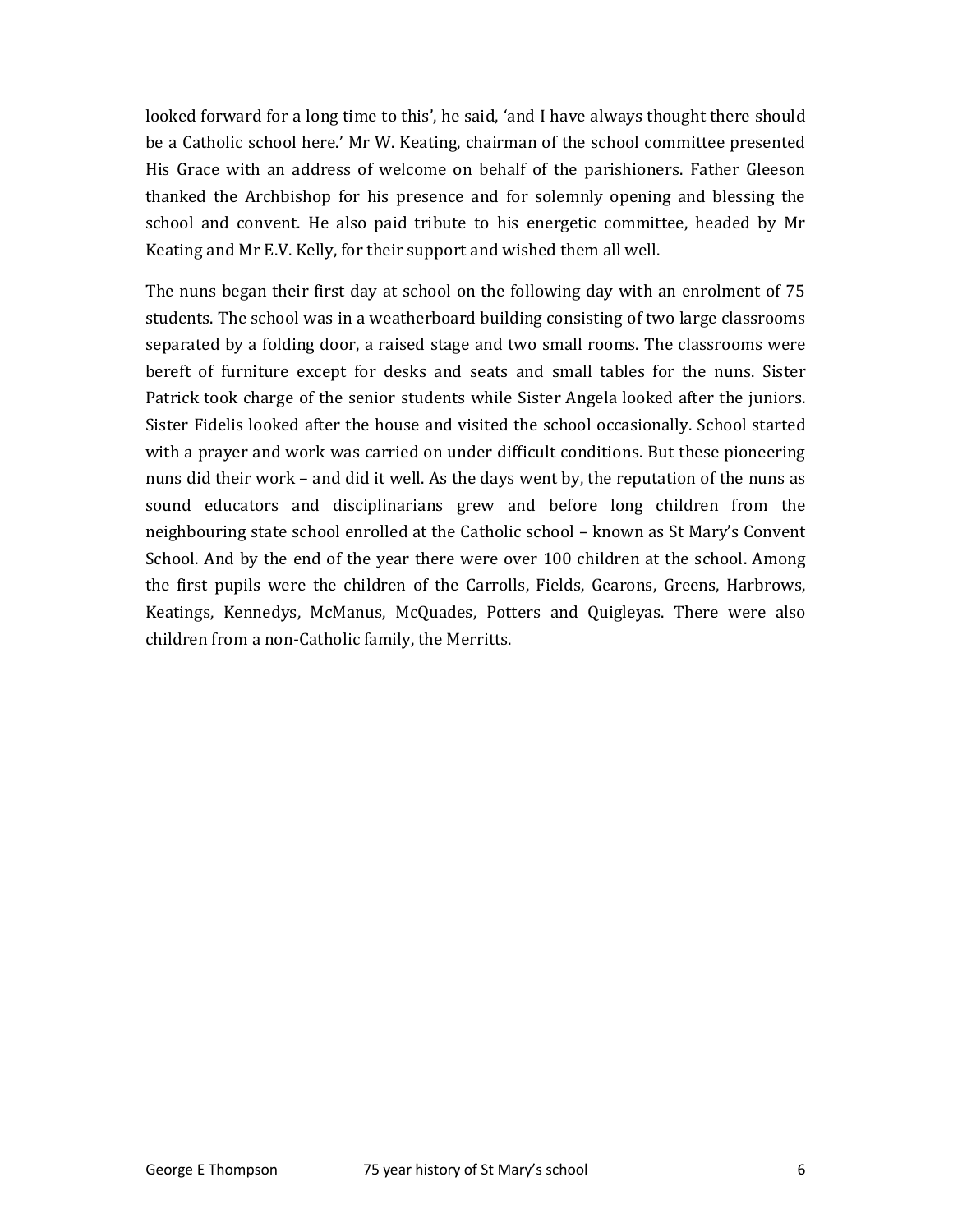# Chapter Two: The First Year

The opening of the Catholic school in Dandenong was received by the parishioners very warmly. They left the education (both religious and secular) of their children to the nuns and they did not regret it. The nuns lived up to their reputation and whatever hardships they endured, they always put the interests of the children first. Conditions were not easy in Dandenong at the time. Generally speaking, the Catholic population was not rich. Miss Sarah Carroll, one of the first pupils, said in 1973:

We hear of or remember the depression years of the 1930s, but I can assure you that the early years of these three Sisters in the parish were more austere that those of the depression years … I guess many times those courageous Sisters went to bed hungry.

Miss Sarah Carroll, in her reminiscences, recalled that the school fees at first were one shilling for senior pupils and six pence per week for juniors. Not much for the nuns to live on when at first the pupils numbered less than 100! Realising that there would be times when the three Sisters found funds low, the early families often sent them food – scones, cake, cream, milk, etc – to replenish their larder.

As in all the country convents, it was the music pupils who – to quote one Sister who has now retired – 'put a little jam on our bread'. At Dandenong, Sister Angela taught music to those who wished to learn and she brought in a few extra shillings to augment the convent coffers. Another initial pupil, Jim McCarter, said in 1973:

Sister Angela taught me the violin. She was also the English teacher and always wanted the right interpretation and accentuations during English lessons. I can hear her now, emphasising words in the poem 'Waterloo' as we sat in class on the ground, down near a large weather worn pine tree.

The one guinea per term fee for music supplemented the £10 (\$20) per month received in school money in those years. The school money was put into a wooden box on the corner of the mantelpiece and the butcher, the baker and the milkman were paid from that. The butcher would not have received much. Although in those days Catholics refrained from eating meat on all Fridays of the year (not only in the Lenten season, as is the custom now), by force of necessity the Sisters at Dandenong did not have meat on too many of the other six days. But at Christmas and Easter time the four 'Carroll kids' were each allotted a goose, out of which they had to pull the pin feathers. Sarah Carroll said: 'When the geese were free of feathers and were cleaned, off set my sisters and I (one behind the other like Brown's cows) to give the geese to the Sisters and Priests.' She added, 'And it was on our cab that the Sisters had an occasional picnic to Mordialloc with Brother John steering the one horse power (gypsy) along Brighton Road to the beach.'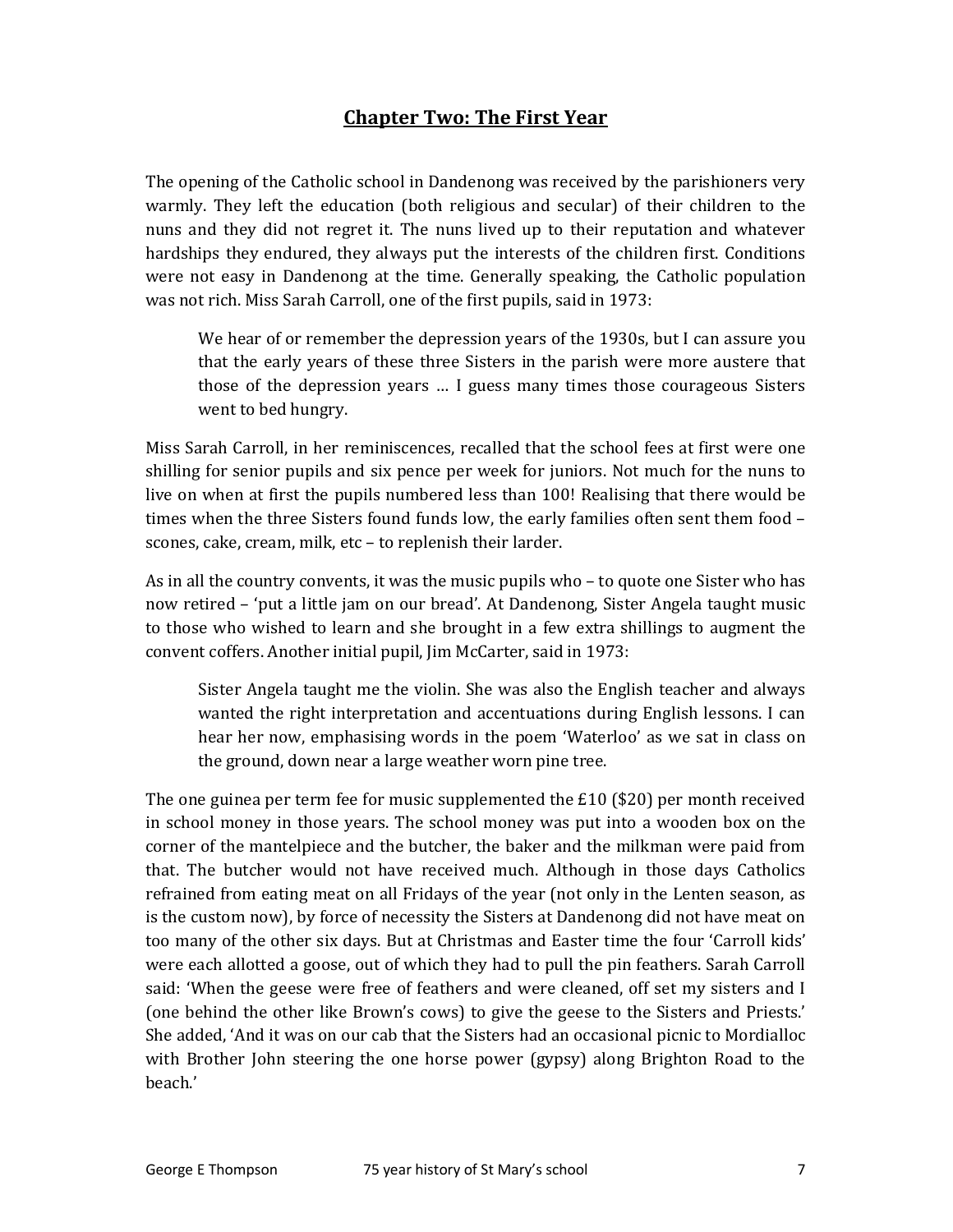One of the Keating boys, Mr Len Keating MBE, now retired, told me his recollections of his first day at school: 'My three brothers and I looked pretty smart in our striped suits (blue and white galatea all made by Mum) straw boater hats and celluloid collars. My brothers had large red ribbon bows, but I had a blue ribbon bow to match my eyes.' Len said that Sister Patrick Considine was born in County Clare, Ireland, and spoke with a rich brogue and was possessed of a brilliant intellect. 'In my own teaching career,' he said, 'I have been associated with hundreds of teachers, both in my capacity as a class teacher and as a principal and I have yet to know a teacher who could surpass Sister Patrick in the matter of dedication and capability.' He further stated, 'With a gang of young bandits, some of whom were fourteen and fifteen years old, Sister Patrick's task of maintaining discipline was not an easy one.'

In those days, of course, a teacher's cane was a must in every classroom. Len said,

This was similar to canes employed by cattlemen, and some inventive genius at the school devised a plan to get rid of them. At a convenient opportunity a small split was made in the cane and a wedge inserted. When the teacher hit the desk to restore order, the cane would split in two and it was some time before another could be obtained.

Of Sister Fidelis Len said, 'She looked after the house and visited the school on special occasions. The epitome of kindness, she was loved by every child in the school.'

These three Sisters were the spearhead of a host of dedicated Sisters who by their teaching skills, religious devotion and personalities, left their mark on St Mary's over the next 75 years.

#### Community Centre

The school soon became a centre for many parish activities – dances, cards, social evenings and farewells. When the pupils gave their concert there in June 1912, it was filled to overflowing by some 250 people. The stage manager was Thomas Carroll jnr. Other events held in 1912 were the Catholic Ball in September; a bazaar in October; and the second school concert in December. At this concert the following awards have been recorded: Christian Doctrine – Frank Field; Dux of Class – Harold Harbrow; Music – Mary Quigley; Composition – Mary McManus; Spelling – Eily Green; Dictation – Mary McQuade; Arithmetic – Gerard Carroll; Reading – John Carroll; Drawing – Vincent Potter; Tables – Leonard Keating; History – Ted Green; Dux of Class – Mary Carroll.

Thus ended the first year of St Mary's School's existence in Dandenong. It laid the foundation for the challenging and productive years that were to follow.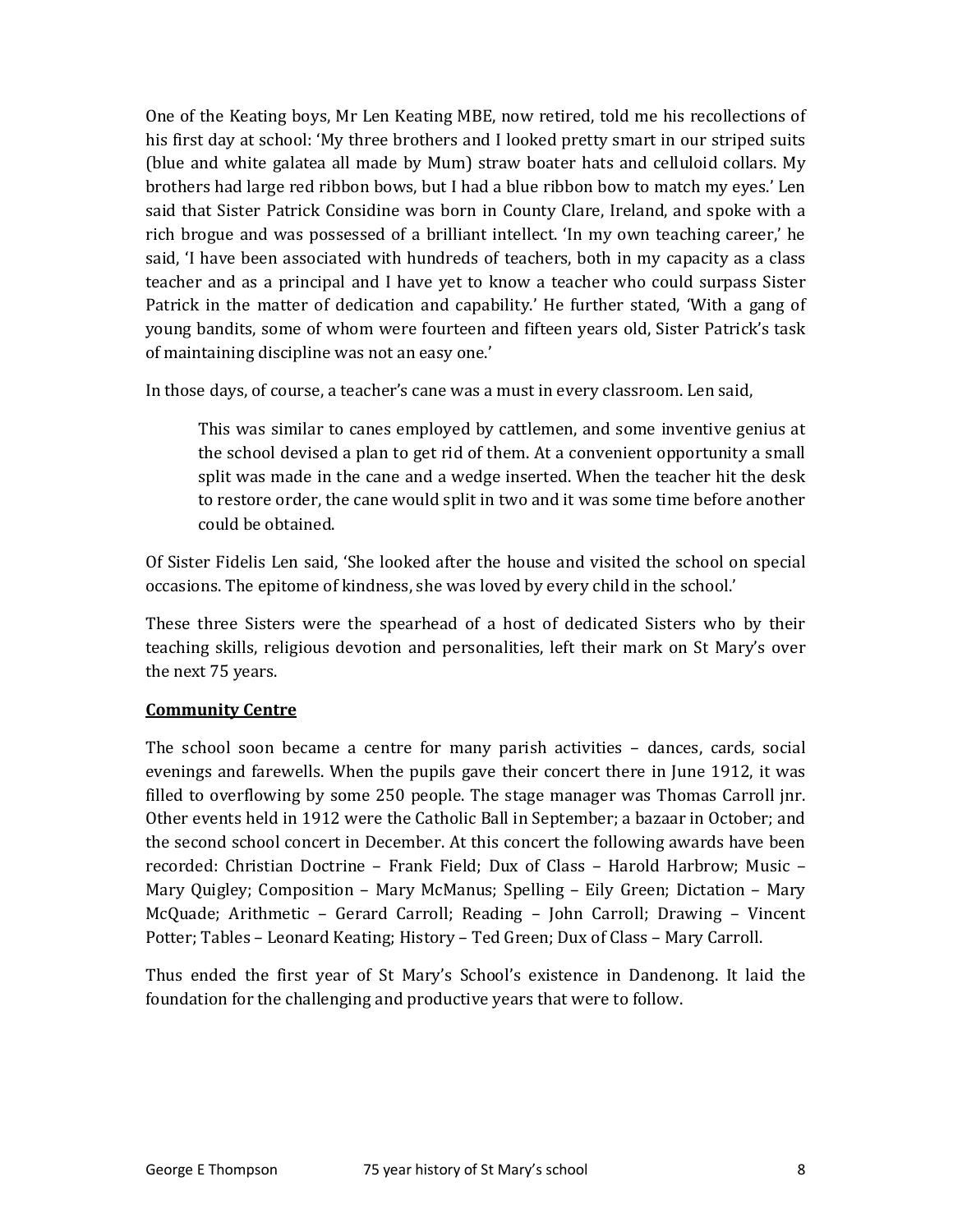# Chapter Three: St Mary's – School of Music

In May 1913 St Mary's School was the venue for a farewell function in honour of Mr and Mrs EV Kelly, two valued church workers who were leaving the district. In June Coadjutor Archbishop Dr Daniel Mannix visited the school after having administered confirmation at St Mary's Church the previous day. The Sisters and the school children gave His Grace a very warm welcome. After commending the Sisters for their work at the school he spoke to the children on the importance of a sound Catholic education and very graciously gave them a half holiday. The school concert held in December 1913 was a resounding success, and the reputation of St Mary's being a 'school of music' soon spread in the district. The annual school concert became the highlight of future years thanks to the talents of Sister Patrick and Sister Angela. In 1914 the concert was so popular that the need for enlarging the school building became apparent.

On St Patrick's Day, 1914, the children of St Mary's School took part in the picnic sports held on the old Eumemmerring Racecourse. This was so successful that it prompted the Sisters to continue the event every year for several years. These days were always drawcards and a source of funds for St Mary's School.

In August 1914 Britain declared war on Germany – a war that lasted till 11 November 1918. These were difficult and trying times for all. The emphasis was on patriotic functions to raise funds to send overseas to 'our lads' parcels of gifts and letters of encouragement. In Dandenong St Marys School joined in this war effort and brought down to a limited degree the holding of time-honoured church fixtures to help church and school finances. On St Patrick's night, 1915, a concert helped to reduce the convent school debt. In April parishioners gathered in the school to farewell Miss Kate Pickett, daughter of Mr and Mrs Joseph Pickett on the eve of her marriage. Miss Pickett was a great help to the Sisters with her piano playing at school concerts and social evenings at the school. She generally provided the music at the annual Catholic Ball.

In 1915 the enrolment at St Mary's increased to such an extent that Sister Margaret Mary McDonald, from Star of the Sea, Elsternwick, was sent to Dandenong to take Grade 5. Later, when the number on roll reached 200, Sister Philomena and Sister Josepha Shine joined the Dandenong community. The annual school concerts continued to be very popular in so much that in December 1916, the concert was held at the Town Hall to accommodate the children and the patrons. T Kelly was dux of the school that year.

Besides teaching the children the three R's, the head teacher Sister Patrick, who had an extraordinary flair for music, with Sister Angela's help, taught the children the rudiments of music. The Sisters formed a school choir which became well known in the district. In May 1917 the choir presented the cantata, 'Princess Ju Ju' at St Agatha's School, Cranbourne.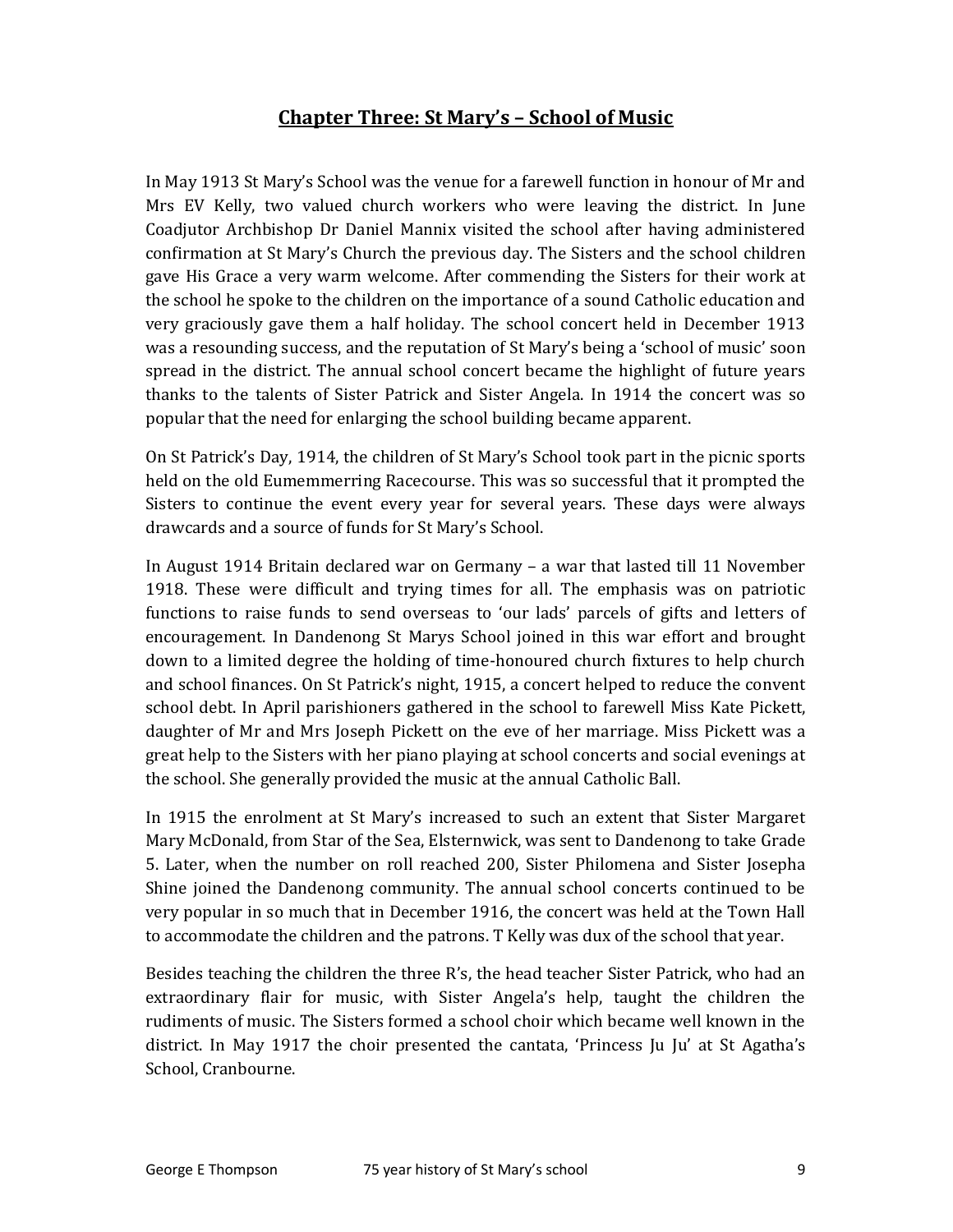In 1918 Sister Aquinas and Sister Cecilia arrived at Dandenong. The numbers in the school increased considerably, so a lay teacher was provided – Miss McManus, who was most helpful.

It must be placed on record that at the time when Miss McManus was teaching at the school, her niece, Mary was boarded at the Convent and she was the school's first and only boarder. When, at times, there were only four nuns in the Convent, they were not allowed to have the Blessed Sacrament or Mass unless there were five in the house on the orders of the Archbishop, Dr Carr. Mary, of course, made the five and her presence in the Convent was welcomed by the Sisters. Mary had a good singing voice, and she usually starred as leading lady in school cantatas. She later became Mrs Hambrook.

In 1918, St Marys dropped its annual bazaar in order to give the Red Cross, which was doing such great work, a fair go. Many lads from St Mary's were then in uniform.

In February 1918 Father Gleeson, the founder of the school, was transferred to Flemington after 19 years at Dandenong. Two years earlier he had celebrated his Silver Jubilee as a priest and was guest of honour a large gathering in the Dandenong Town Hall on 20 June 1916 to mark the occasion. At his farewell in 1918 there were expressions of regret from every congregation in the parish, for all appreciated the significant achievements, the progress and the dedicated spiritual leadership for which Father Gleeson was responsible. He was succeeded by Father Frances Merner, thereby giving Dandenong its first Australian-born parish priest. In December that year, Father Gleeson was invited by St Mary's School to attend the annual school concert presided over by Sister Patrick.

In 1919, owing to the increase in pupil attendance, extensions to the school were made at a cost of £700. Events that took place at the school that year were a Sacred Concert, an adult Plain and Fancy Dress Ball and a juvenile Fancy Dress Ball, followed in quick succession by the annual school concert. On Australia Day in 1920 an all-Australian Concert was held at the school at which Father Merner sang the Australian Anthem.

In 1924, Sister Carmel joined the staff at St Mary's and she was a full-time music teacher. She taught music to small groups and single students from 8.30 am to 3.30 pm, after which she conducted lessons for the Dandenong High School students who came to her classes. The Dandenong High School opened in 1920.

It is evident, therefore, that besides teaching the children the normal school lessons, the Sisters at the time took part in extracurricular activities, music in particular, which deservedly gave the school the name St Mary's – School of Music. By engaging in duties above and beyond the call of duty, the Sisters were also responsible for reducing the school debt to a remarkable degree.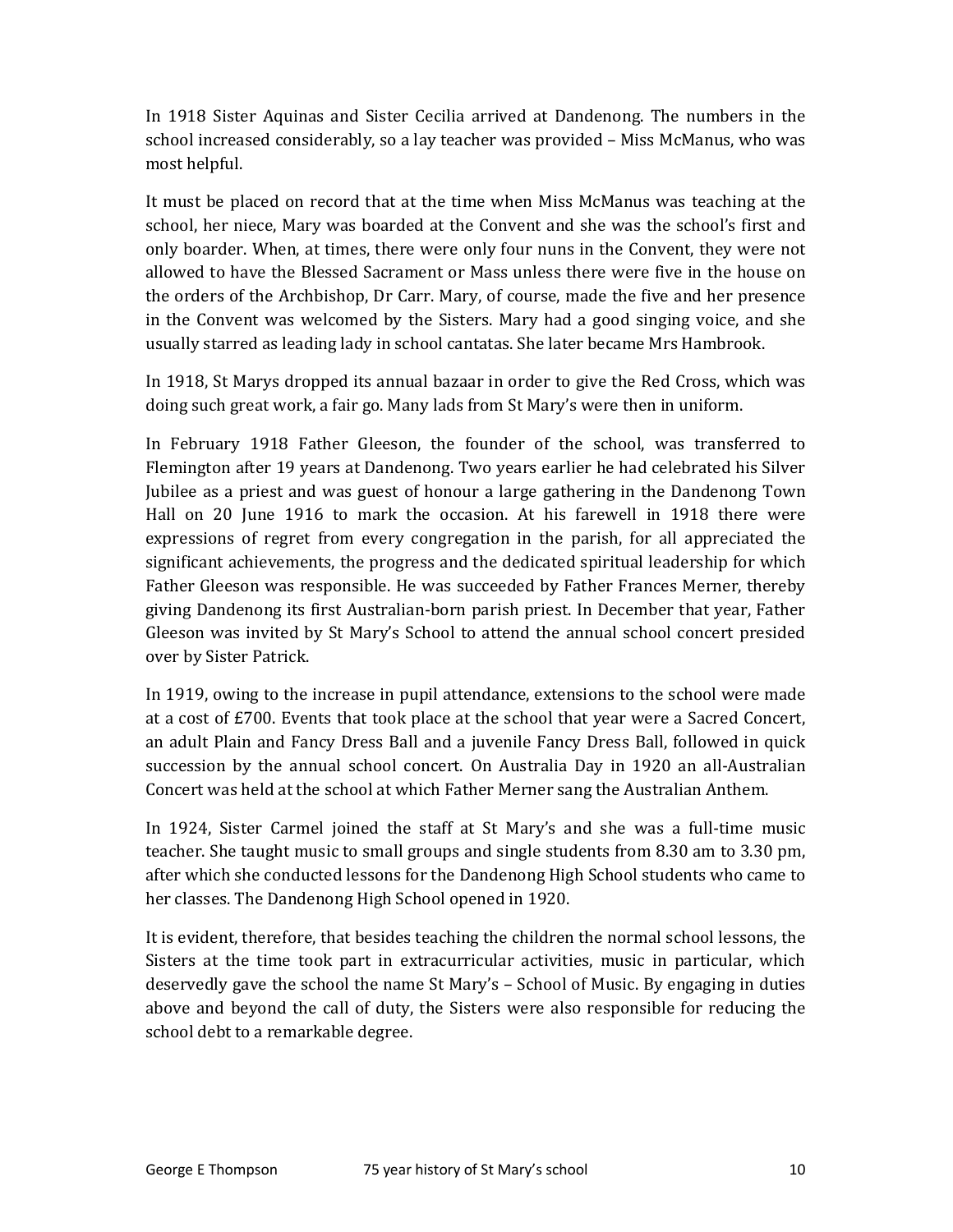# Chapter Four: The Years that Followed

Sister Josepha Shine, who came to Dandenong in 1915, was transferred to Elsternwick in 1921. In 1973 she celebrated the Diamond Jubilee of her profession. On being asked on that occasion of her reminiscences of Dandenong, she replied:

I came to Dandenong in 1915. I taught in the Junior Department up to Grade 3. Some of the people I remember are as follows: Katie and Mary McQuade (Hotel Keepers); the Carroll family (Mary, Sara, Annie, John, and Leo); Mr Dan Kelly and family and their three daughters two of whom were Agnes and Gertie; Kitty Shinners. For a while Mother Angela and myself taught Sunday School in the Parish Church on Sunday afternoon. Then it was decided as there was no Catholic School at Cranbourne we should go there. The Parish Priest arranged for a car to pick us up, take and bring us back.

When asked what particular incident she remembered, Sister Josepha said: 'to my mind, the thunder storm'. She then related the story of the thunder storm.

Once very humid hot day, with the atmosphere stifling we were all packed in the dear old wooden school. I decided to take my squad out in the open for some air and oral work. After some time the rain started, the sky grew darker, so I said to the children, 'Come, children, let us make for the shelter shed', which was only a few yards away from our first position which was near a tree.

Hardly had we got into the shed when a terrific clap of thunder sounded. This was followed by a very vivid flash of lightning. To this day I can remember the heat of that lightning in my face, and of course, the children felt it. It was nothing short of a miracle that we were saved. The tree nearby was splintered. You can imagine how terrified the children were but by the Sign of the Cross made repeatedly all became calm again. Mother Patrick who had watched the scene from the school room had her pupils on their knees saying the Angelus. She had a great devotion to this prayer especially in times of danger.

The next day in the local paper there appeared this heading: 'A Teacher and her Class of Pupils escaped being struck by Lightning.' Numbers came to see the splintered tree. It was the shock caused to Sister Josepha by this incident that prompted Mother Cagney, the Superior, to transfer Sister Josepha to Elsternwick.

Len Keating, one of the original pupils, spoke of the range of educational activities conducted by the Sisters during his time as school and afterwards. Catechism and the three R's, of course, took pride of place, he said. He recalled that while the juniors recited tables and wrote with a squeaking sound on slates that had a string and sponge attached to them, the seniors sat down with their copy books, feet together on the floor, left hand one inch above the copy, pen pointing over the right shoulder and laboriously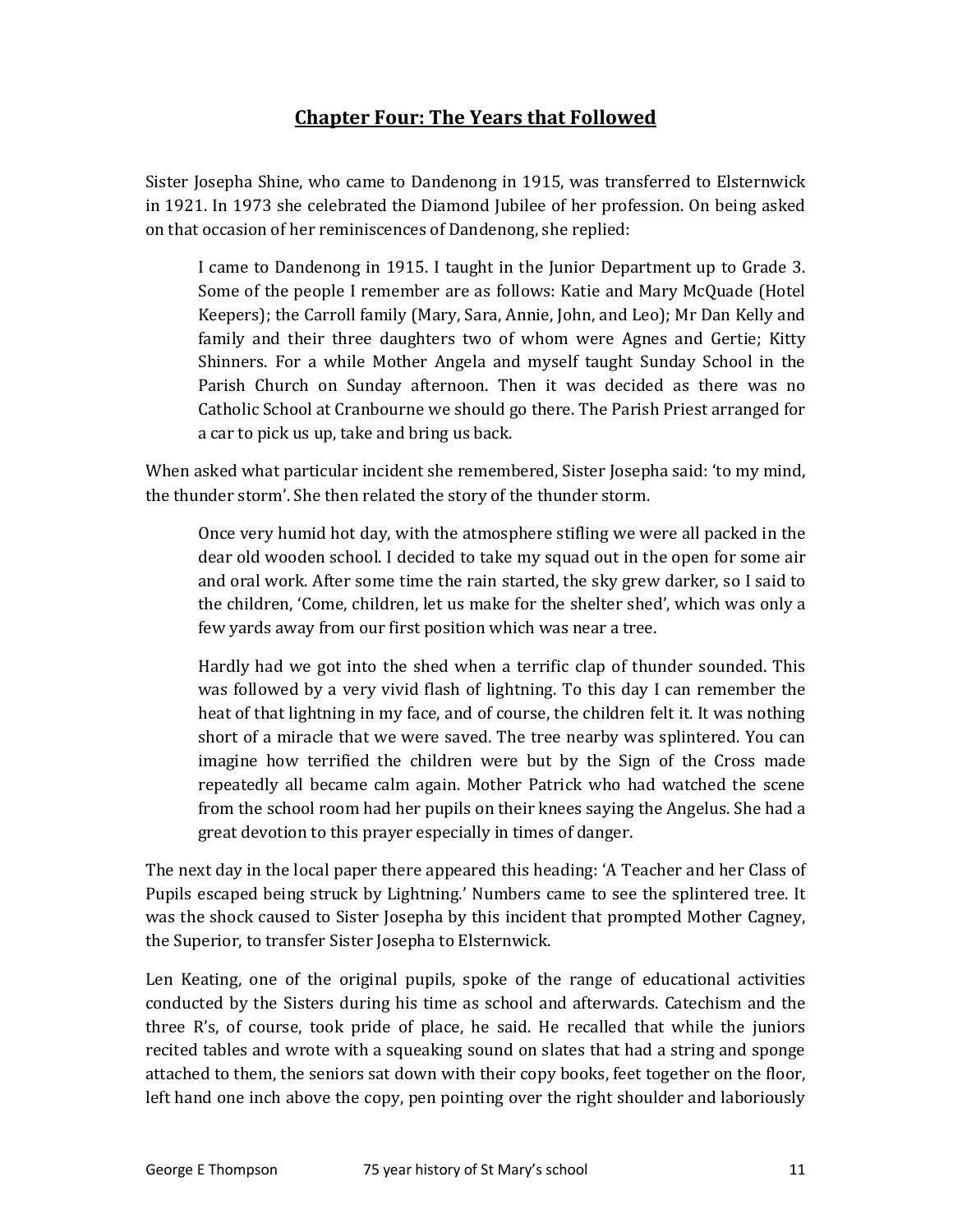imitated the copperplate writing as was shown in the copy books. 'Our ultimate goal,' Len said, 'was to pass the Qualifying Certificate in Grade 6 and subsequently the Merit Certificate in Grade 8 in order to obtain satisfactory employment.'

The course of study covered a wide range of subjects and high standard was demanded. The boys also attended woodwork or sloyd classes at the neighbouring state school once a week, the teacher at the state school being Mr Slater at one time.

Sister Patrick followed a Defence Department book on Physical Exercises as a basis for physical training for the children, and she even gave demonstrations of knees bending with arms stretched to emphasise a point. There was also a Mr Johns who came once a week and gave Sister Patrick a hand in physical training.

Each day a period was set aside for reciting questions and answers from the catechism book and learning about the story of the Church. The school was inspected once a year by a school inspector, one of whom was Mr O'Driscoll.

It is said that the games at school followed certain 'seasons' decided on by shopkeepers, possibly in order to sell their goods. The girls had a skipping season, then hoops, and then knuckle bones called 'Jacks'. The boys had marbles, tops, kites, tip-cat and cherry bobs.

The school picnic was another function greatly enjoyed by all the school children. The nuns were not allowed by their rules to attend, so a group of parents generally looked after the children. Mordialloc was always chosen as the venue as there were facilities for swimming, boating and sun bathing. Organised games were 'dropping the hanky' and 'two and threes' played on the sand. Segregation of the sexes was the keynote at the school but on occasions like these the mingling of the sexes was a welcome change. The journey to Mordialloc was made in Alex Paydon's furniture vans, pulled by sturdy but very slow draught horses. The journey took about 90 minutes. On arrival the children were given a yeast bun and a bottle of soft drink.

At Mass on Sundays seats were reserved in front of the church for the children. The girls sat on one side of the aisle and the boys on the other. The nuns were not far behind. Dancing was taught at the school by Miss Bessie Huson. Sister Philomena gave lessons in violin to many boys in Dandenong. She was the sister of Monsignor O'Gorman of St Mary's Cathedral, Sydney.

The school sports, which flourished in the 1920s and onwards, were first held in October 1914, recalled Miss Sarah Carroll (a 1912 pupil) in 1973. The track events began at the pine tree (of lightning fame) to the fence down toward the Power Street end of the grounds, Sarah said, 'Some "John Landys" were noted that first sports day. I recall these names the race winners – Jack Keating, Lottie Hogan, Harold Harbrow, Nell Kelly, Eileen O'Connor and Jack (Crane) Kelly.' She also recalled the kindness of Doctor Langley who lived in a large house where St Mary's Primary School is now. In times of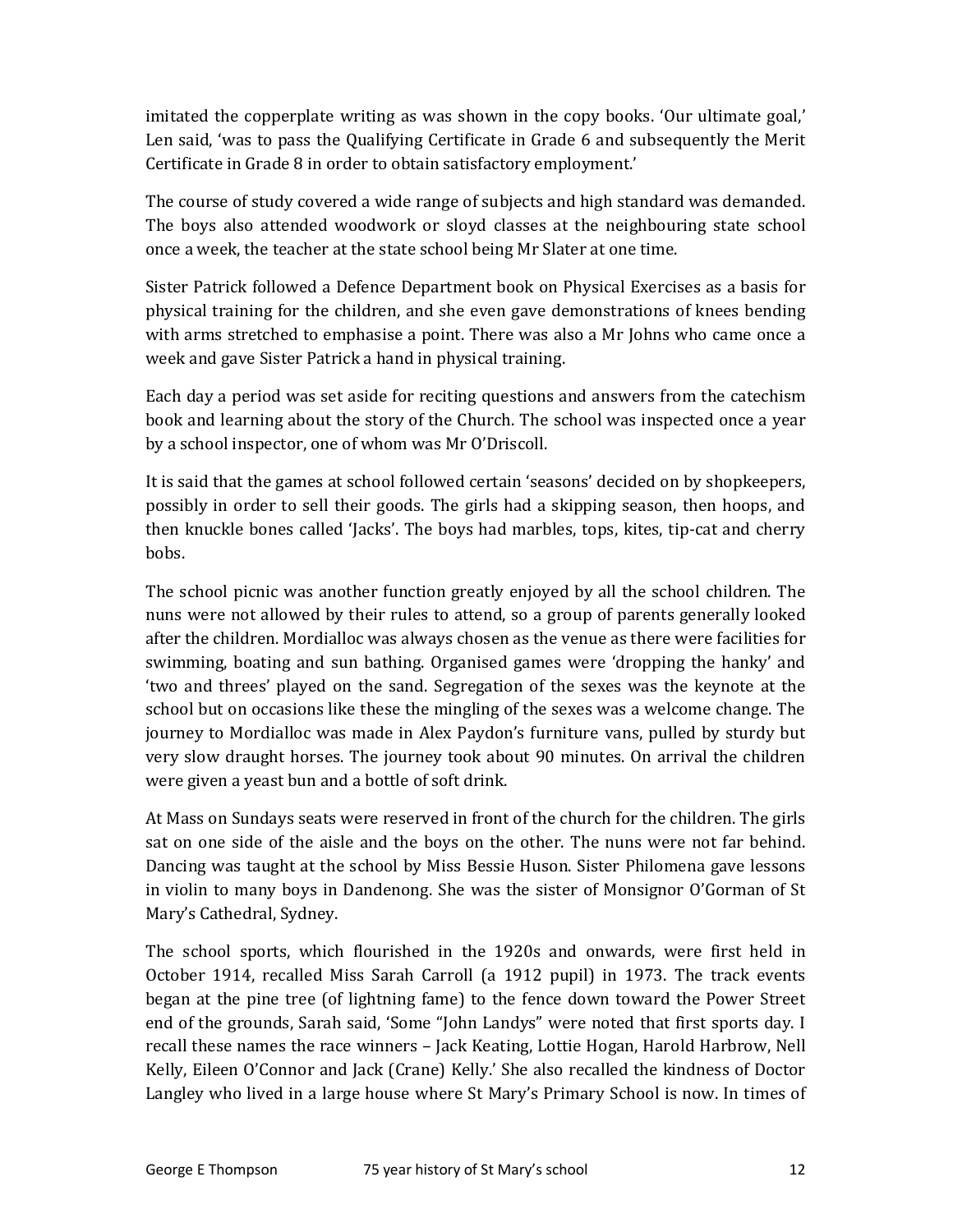accidents, Sarah said, the Sisters sent for Doctor Langley who arrived promptly with his bag and attended the any injured child.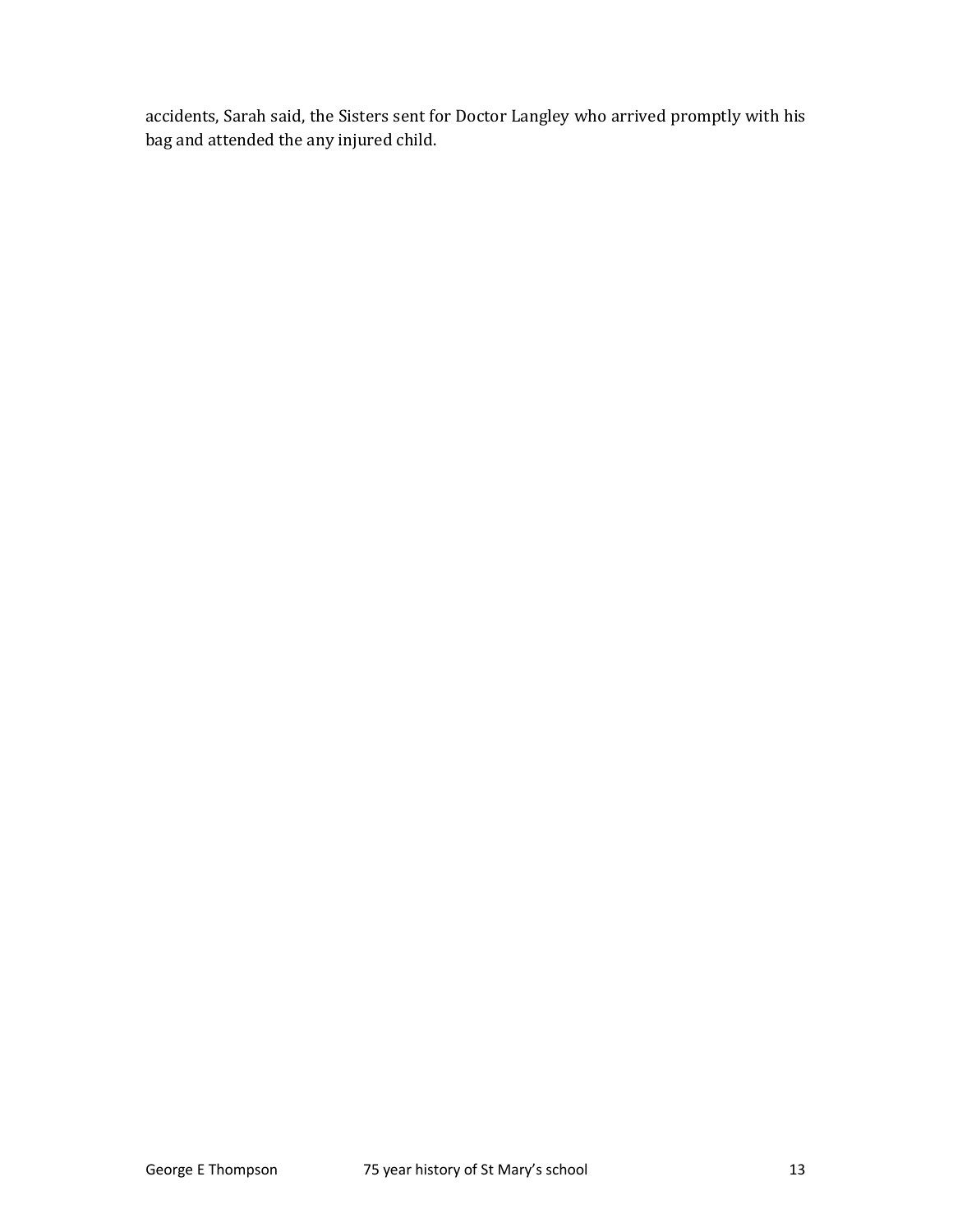### Chapter Five: The Old Order Changeth

Since the establishment of St Mary's Convent School, the Sisters had achieved a fine record of scholastic and music successes – and early in 1921 they were delighted when one of their pupils, Frank Field, who had gone to St Kevin's CBC, Melbourne, won a £200 Senior State Scholarship at the age of 16. It entitled him to a six year course at Newman College, Melbourne University, which eventually led him to a successful legal career. The 1968 'Who's Who in Australia' recorded this: 'Field, Hon. Francis, MA, LLB, Member Licensing Court (now Liquor Control Commission), Vic., since 1954; Deputy Premier and Minister for Public Instruction, Vic 1945–47, MLA for Dandenong 1937–47; son of WJ Field; b. Dec 23, 1904, N. Carlton, Vic; ed. St Kevin's CBC, Melb., Newman College; Minr. Public Instruction, Cain Government., Sept 14–16 1943; solicitor; F-O RAAF; m. June 23, 1934 Aileen M, d. JF O'Brien, Is 4d; recreations, gardening, golf; club, Kingswood Golf; address, 180 Beach Rd, Sandringham, Vic., 3191.'

Sarah Carroll said in 1973 that she recalled the name of one girl – Ulie Payne – who went far in the dancing world, while Len Keating, who said that parents and children obtained great satisfaction from the performances of budding actors and actresses, mentioned the name of Eva Todd, a former pupil in the early days, who achieved success as an actress in Hollywood as also the names of Bill Ward and Madge Fitzgerald who became professional dancers. Then there was the famous pianist Nancy Weir, who returned to Dandenong in 1954 to receive nine debutantes at the Parish Ball. Her father, Charles Weir, was licensee of the Royal Hotel at Dandenong. From St Mary's Convent School she attended the Presentation Convent, Windsor, as a boarder, later to embark on a career as a famous international pianist.

Sister Dunlop related that one of the pupils in the 1913 pupils' register was Len Keating in the Grade 3 list. She said: 'Len Keating was awarded the MBE in the Honours' List in 1972 for his services to education. He was for many years headmaster in many primary schools of the Victorian Education Department. On his retirement from the Education Department he taught at St Johns' Regional School as Form Master of Form 1 till 1980.' It was said of him: 'He excelled at the art of teaching and was beloved by his pupils and respected by his colleagues.' Then there was Jim McArthur, Victorian Railways surveyor, boundary rider, jackeroo, manager of sheep and cattle stations, writer to the Bulletin and Walkabout, reporter, author and editor of the Labour Paper in Brisbane till his retirement in 1963. Sarah Carroll (also called Sally) remained a great friend of the Presentation nuns. She joined the Education Department and later taught at St Gerard's school, North Dandenong. Sister Dunlop said of her: 'She was held in great affection by her pupils and her fellow staff members at St Gerard's. She continued the Carroll tradition of warm-hearted generosity to all who knew her.'

There are many other former pupils of St Mary's who through their initial instruction by the Sisters in their formative years did achieve their life's ambitions, but more than all,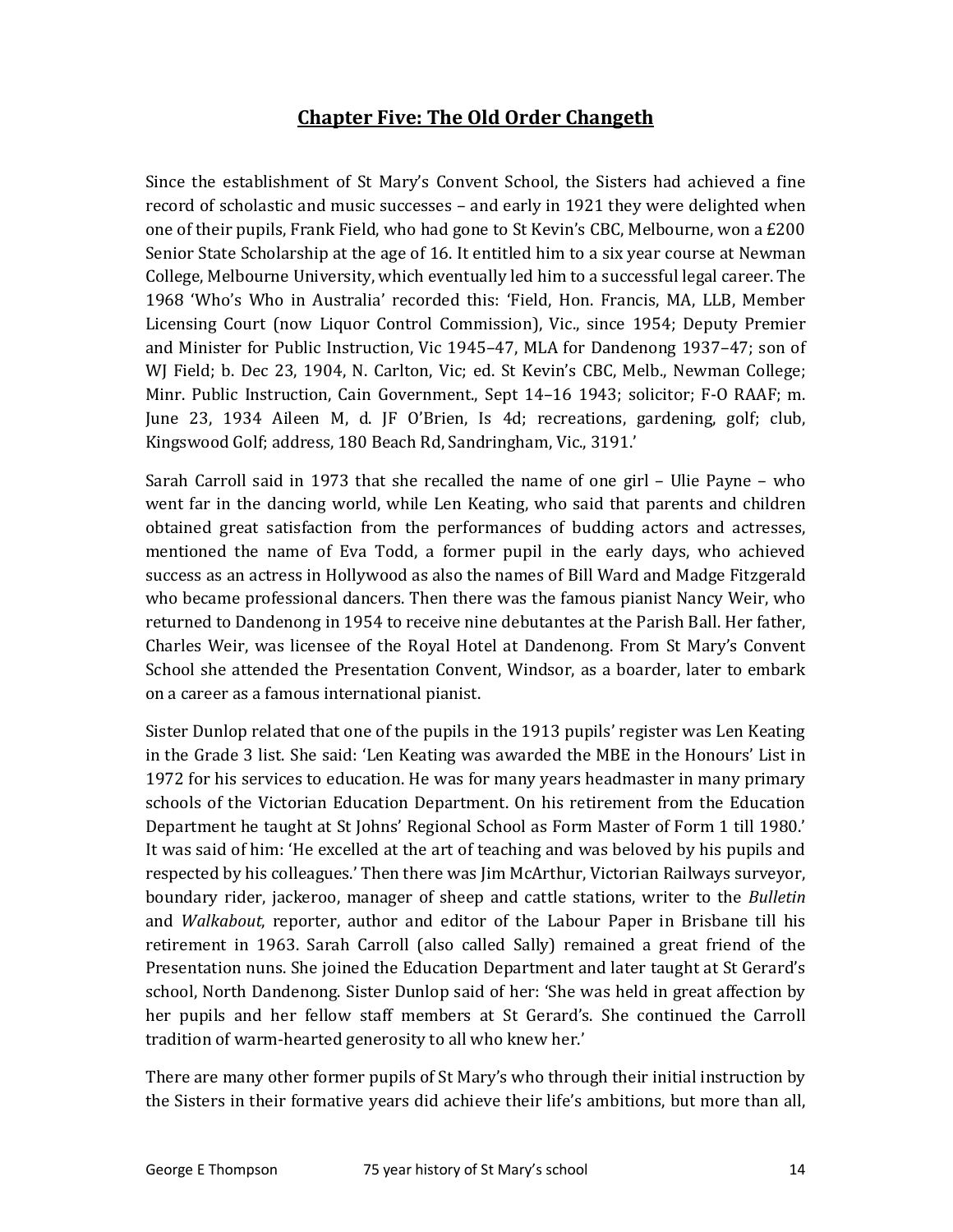led lives of exemplary human beings, but whose achievements were carried out in a quiet and unobtrusive manner.

It was on record that with the progress of education in Dandenong, there was also progress in the district and its administration. In 1913 the Country Roads Board was formed, ushering in the bitumen era, giving great impetus to improved main and arterial roads. In 1914 there was electricity in Dandenong generated at the power house on the corner of Clow and Stuart streets. The Telephone Exchange was, of course, already established in 1908 with 19 subscribers at the end of the year. PJ McQuade's Albion Hotel held number one.

In 1924 living conditions became crowed at the Convent at 71 Langhorne Street, as the original community of three grew to five Sisters in 1924. There were Sisters Patrick, Fidelis, Carmel Kierce, Theresa and Aquinas. In addition to this, Father Merner, the parish priest, early in 1924 requested Mother Ita Cagney, who was on a visit to Dandenong, for a staff of Sisters to commence a new school in Noble Park. Her reply to him was: 'Father, you will have no Sisters until you have a house to put them into.' Sister Carmel who was there in 1924 said later that 'arrangements were then made to build a new Convent at 69 Langhorne Street, which was completed by the end of the year.' Mr McQuade Snr supervised the building work of Mr JJ Marslen who was architect and builder.

Archbishop D Mannix laid the foundation stone of the new Convent on 16 November 1924. The Convent, built at a cost of £3700 'was a brick building with seven bedrooms, a chapel off the first verandah, a community room to the right of the front of the building and a parlour to the left of the front door. The only rooms facing the back of the house were the kitchen, refectory and the bathroom. There was a small back verandah which ran both sides of the house to join the first verandah.' So wrote Sister Joseph Dunlop in her memories in 1974. When Archbishop Mannix blessed and opened the Convent he paid a warm tribute to the Sisters and Christian Brothers generally. Shire President Cr WB Tharle was present at the function.

Sister Carmel also recalled the first telephone call made to the Convent (Dandenong 40) from the Presentation Convent, Windsor, late in October 1924. It was to announce the death of Sister Aloysius Irwin, a member of that community. Changes had certainly taken place since 1912.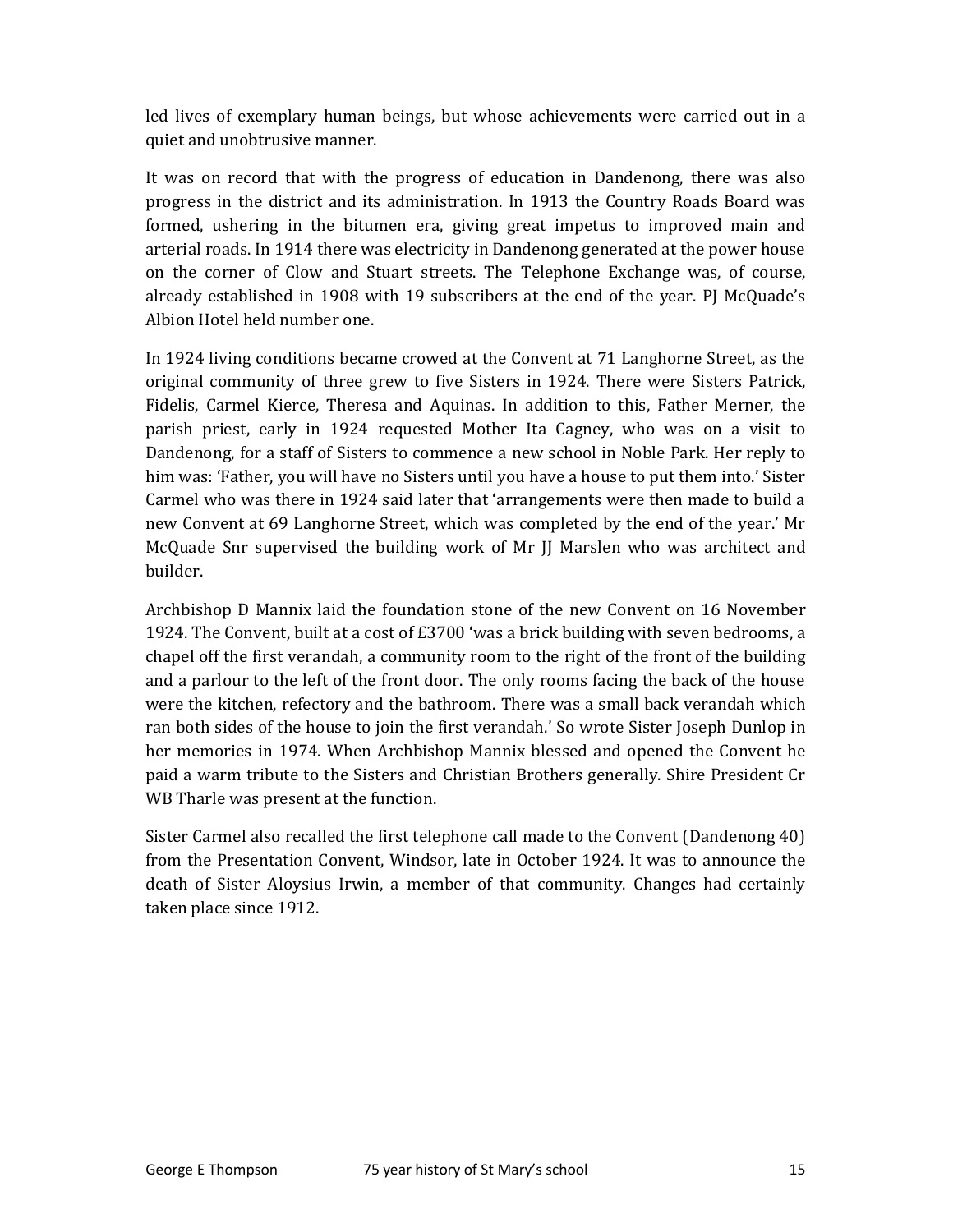# Chapter Six: The Years Flow On

During his eight year stay as parish priest of Dandenong, Father Merner continued the work of his predecessor Father Gleeson in giving the parishioners of Dandenong the best in religious and secular education. Under his jurisdiction renovations were made to St Mary's school to accommodate the increasing number of students and staff. In 1925 Father Merner celebrated his  $25<sup>th</sup>$  jubilee as a priest, and on that occasion the school children entertained him at a concert at which Mr L Lalor read a beautiful address and Master Leo McCarthy presented him with gifts on behalf of the children. It must be placed on record that Father Merner was the first priest in Dandenong to use motor transport – an old Buick according to some old-timers. In 1926, however, Father Merner died in Buffalo (USA) while on an overseas trip on the advice of his doctor. His remains were brought back to Dandenong where on 6 August 1926 a Requiem Mass was said at St Mary's Church at which the students of St Mary's school attended. His successor was Father Thomas J Little from Ferntree Gully.

With the Sisters settled down in their new home and the school primed to hold the near 200 pupils, the Inspector's report in 1926 was very favourable. It read: 'the school continues to give the students a high standard of education and staffing is adequate.' The St Mary's Tennis Club, which opened in 1923, was a great boon to the senior students of the school who used the courts when available to indulge in this popular sport. Football, of course, was also played by the boys who had an occasional unofficial match with the boys from the local state school.

Transfers of Sisters from Dandenong Convent were made according to the direction of Mother Superior. In 1929 Sister Patrick, the first principal, was made Mistress of Novices at the Mother House at Elsternwick. In 1930 she was appointed Superior of Windsor, and later Superior of Ferntree Gully. Sister Angela Bourke left Dandenong in 1918 for St Columba's Elwood, a new school opened that year. In 1941 she was the first superior of the Community opened at South Yarra with five other Sisters, including Sister Josepha Shine, who left Dandenong in 1921. Sister Philomena O'Gorman, who was in Dandenong from 1915 to 1920 was appointed back to Dandenong in 1929 to take the place of Sister Patrick. In 1930 Sister Macnise Dowling was transferred from St Anthony's, Glenhuntly, to Dandenong. With her in the school were Sisters Philomena, Fidelis, Leo, Carmel and John Vianney.

Recently the writer spoke to Sister Macnise and asked her of her recollections of St Mary's when she came to Dandenong in 1930. She said that the school had a good reputation as far as learning and discipline were concerned. She remembered the concerts, the dances and balls held to raise funds for the school, the St Patrick's Day picnic sports, and the traditional Pakenham Picnic Races held on New Year's Day in aid of the Catholic Church and schools. 'The point to point races,' she said, 'were held on DJ Bourke's paddock (now the Pakenham Racecourse) and were run by the Catholic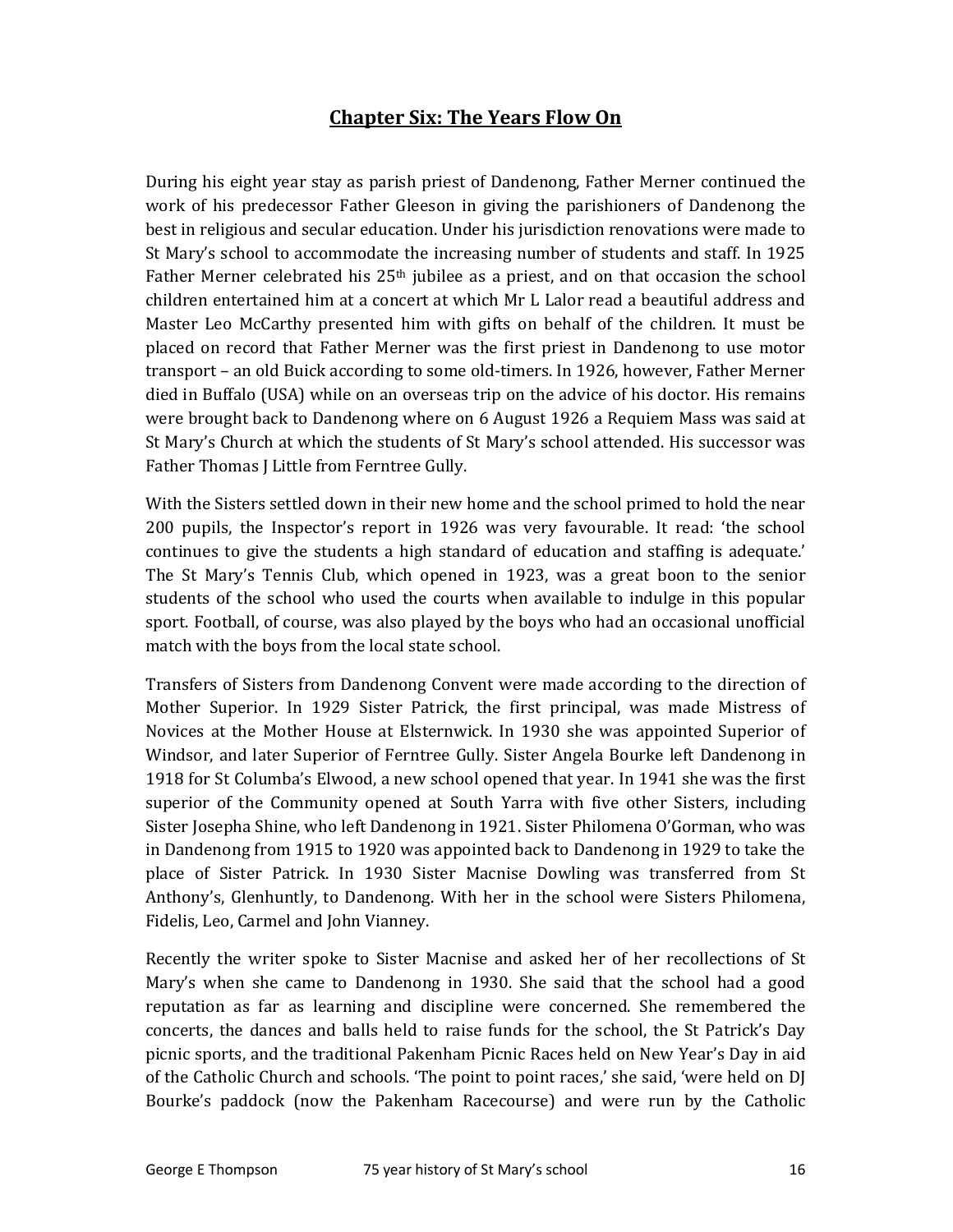community. Funds raised helped to pay the teachers' salaries.' She remembered Eileen Jones who taught at St Mary's and who was the sister of Father Frank Jones who later became parish priest of Corryong, Victoria.

Sister Macnise spoke in glowing terms of Sister Carmel Kierce who was in Dandenong from 1924 to 1947. Sister Carmel was a music specialist and played the piano and violin. 'With Sister Teresa on the violin and the help of Sisters Patrick and Angela Bourke,' said Sister Macnise, 'Sister Carmel made a good team of instructors being responsible for the long list of music successes over the years. The concerts they put on in Dandenong were well attended. Many came from afar to hear the students play the classics such as Intermezzo from Cavalleria Rusticana, the Tales from Vienna Woods, and the like.'

In November 1933, it was recorded that the original Dandenong Mission had been divided into six parishes. The enrolment at St Mary's school had topped the 200 mark and the surrounds of St Mary's and the presbytery had been transformed into a place of elegance. Sister Carmel recalled in 1974 how lovely the school looked. She paid tribute to the children who attended the school and praised the support and loyalty of the parents. She remembered the 1933 St Patrick's Day sports, which was attended by a large crowd including former Curates Fathers Ashe and Lynch (from Yea). Sister Macnise said that Sister Carmel left Dandenong in January 1947 but came back in 1961. Sister Josepha Dunlop recorded this in 1974: 'Dandenong will always owe Sister Carmel much for what she gave the community over a long period of time in loyalty, dedication, and fruitful service, and for those many music pupils who always speak of her with such affection.'

In 1935 Mother Dominic replaced Sister Philomena as principal of St Mary's. One ambition of hers was to erect a chapel at the Convent. This was realised the following year when the chapel was built by Mr WA O'Donnell.

When the Order's Silver Jubilee at Dandenong came round in 1937, Mother Dominic suggested the erection of a commemorative grotto, and it was not long before Ted Green was building one, with another past pupil, Bernie Leigh, supplying the stones. This new feature was blessed on the Feast of Our Lady of Lourdes, 2 February 1937.

In 1945 four new classrooms, an office and a brick shelter were added to the school. By 1951 the attendance had risen to 415, and as the population explosion really 'took off' in the fifties, more classrooms were built.

When in 1935 the Dandenong Sewerage Authority was created, this amenity was made use of by the school authorities for the convent and school in the years that followed. In 1942 the Dandenong and District Hospital was established thus bringing modern medical facilities to the nuns and the school when needed.

After the war ended in 1945, there was a steady flow of migrants to Australia, and Dandenong was getting its share of new-comers. Migrant children began attending the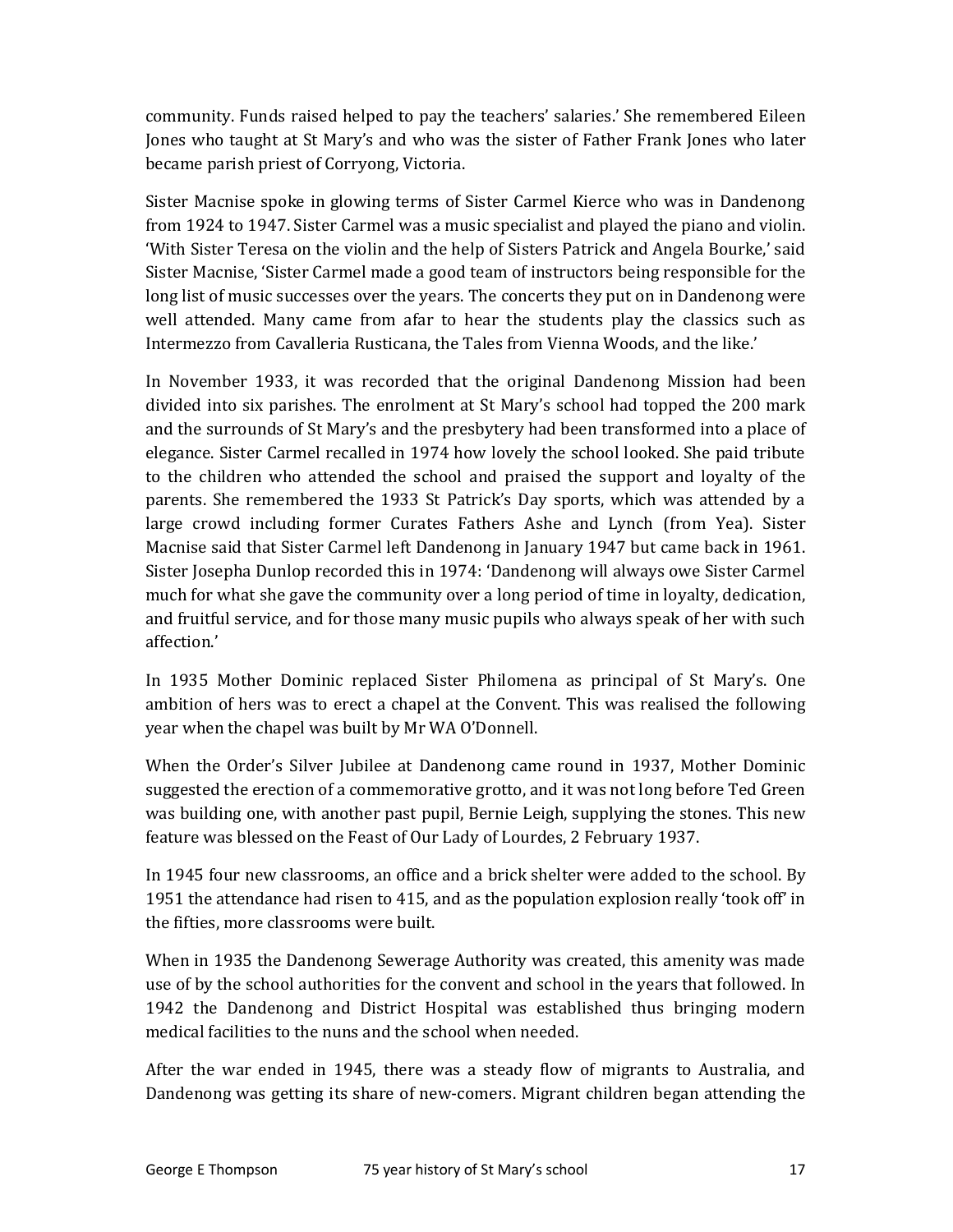local schools. St Mary's handled the situation very well and, with tolerance and understanding, these children assimilated with little difficulty into the Australian way of life.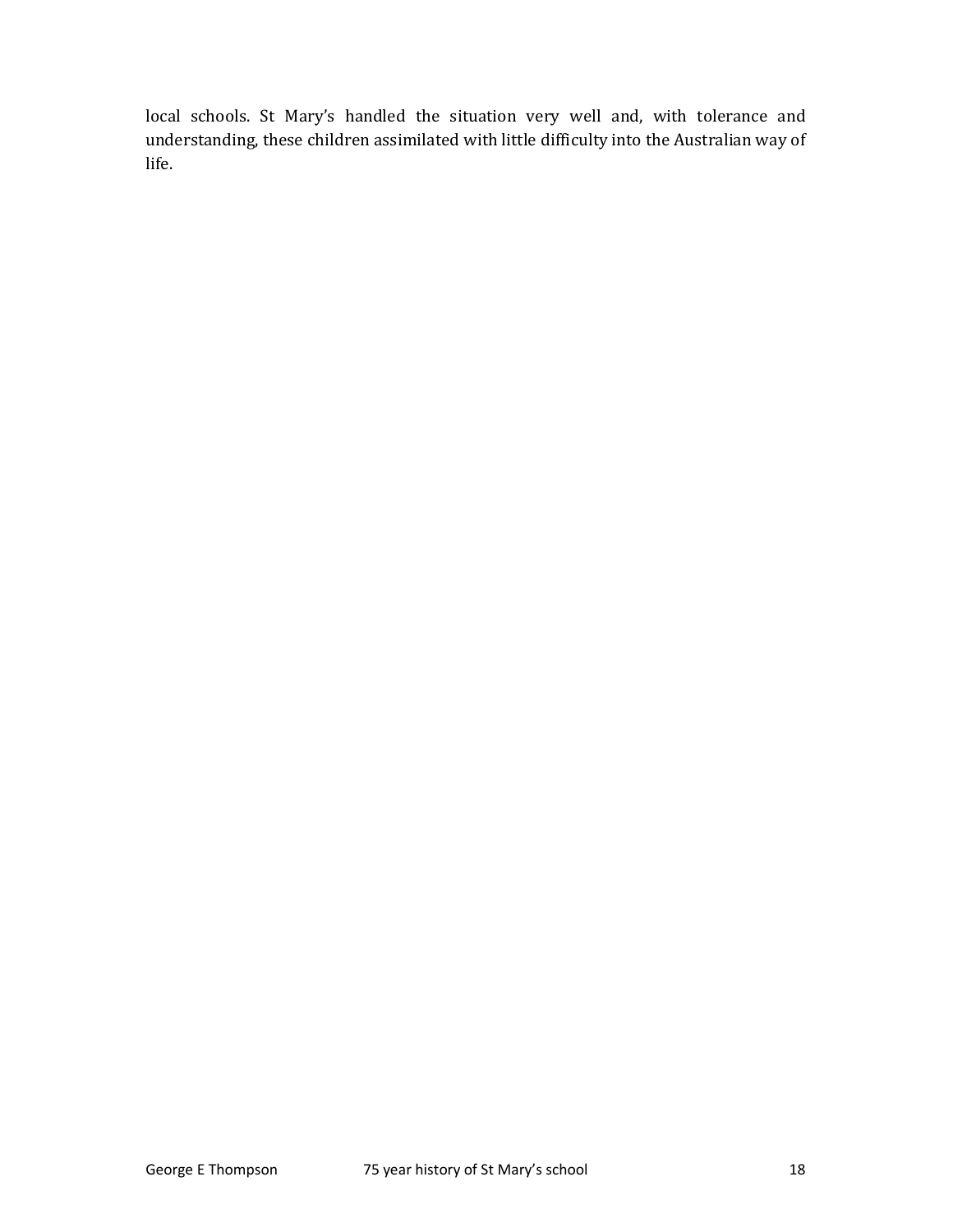### Chapter Seven: Post War Activities

In 1941 there were several changes at the Presentation Convent that removed several much-loved members of the community from the school and the parish. After having been in charge for six years, Reverend Mother Dominic, who had made an important contribution to the school, was transferred to Heathcote. Her successor, Reverend Mother Anthony, from St Patrick's Pakenham soon endeared herself to the school and the community. Sister Vianney, who had given ten years excellent service at Dandenong, was transferred to Windsor.

Mother Anthony steered the destinies of the school during the early years of World War II. She was in 1947 followed by Sisters John Murray, Celestine and Francis.

In 1949, 32 students from St Mary's made their First Communion when Father Michael O'Sullivan was parish priest. He succeeded Father Thomas J Little in January 1942.

Father O'Sullivan was a man of vision, and as early as 1953 he purchased a choice 4  $\frac{1}{2}$ acre site in McCrae Street, opposite the original St Mary's School for £11,000. The industrial revolution that hit Dandenong with its accompanying rising population, prompted Father O'Sullivan to make this provision for the future expansion of Catholic education in Dandenong. The attractive property contained the burnt-out brick shell of 'Roseneath', Dr FE Langley's fine old home, built many years before by former Member of Parliament, the late Sir Samuel Gillott. It was bounded on three sided by McCrae, New and Power streets, and today houses, not only St Mary's Primary School, but also the \$1 million St Mary's Community Centre, with its associated facilities.

In 1954 there was a Dandenong link with Father William Rowell, one of the newly ordained priests (Franciscan Order) as St Patrick's Cathedral in August. After attending St Mary's school he went on to the Christian Brothers College, Geelong and St Paschall's, Box Hill. After his ordination he returned to Dandenong to say his third Mass. He is now a Bishop in New Guinea, with headquarters at Lumi (Aitape).

With the influx of migrants and with the population of the Dandenong Shire rising to 27,755, St Mary's school enrolment rose to 470. The school was getting crowded, but with the opening and blessing of the Brigidine Sisters' Killester Convent at Springvale in January 1955 there was some relief at St Mary's. Quite a number of the senior girls from St Mary's went on to this college. In 1956 the parishes of Dandenong North, Berwick and Noble Park were created and consideration was given to opening schools in these new parishes.

Although Father O'Sullivan, by the purchase of 4 ½ acres in the heart of Dandenong, had set the stage for big developments in Catholic education in Dandenong, he had been content in the main to concentrate on putting the finances of the parish on a firm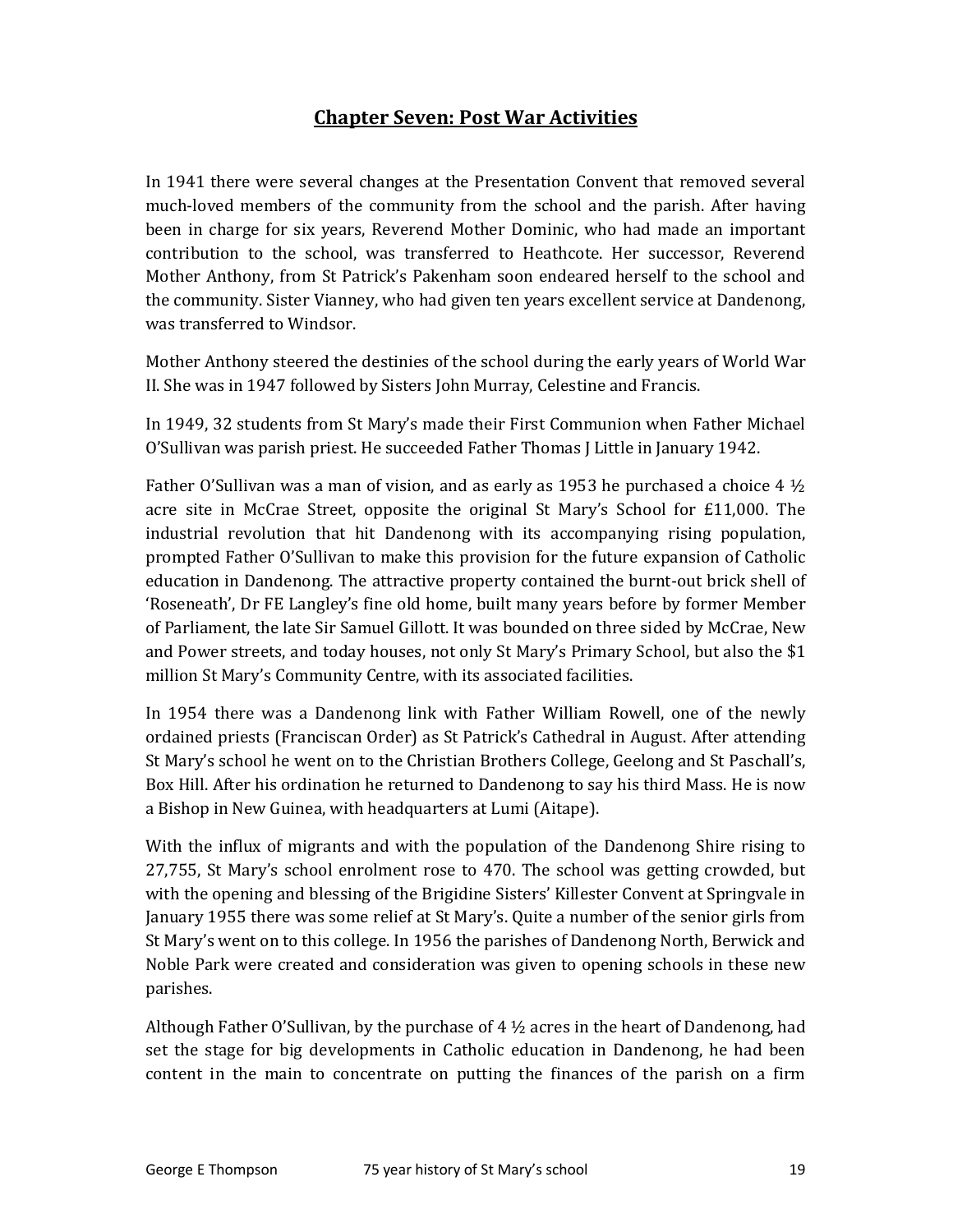footing, rather than branch out into ambitious expansion. His was a term of consolidation.

When Father O'Sullivan left Dandenong in 1956 after being parish priest of Dandenong for 14 years he was not a well man. But, as many of his parishioners said, 'he administered his duties energetically and with a cheerfulness and kindliness that endeared him to all'. He died in May 1958, at the age of 60. After a solemn Requiem Mass at St Patrick's Cathedral, his remains were brought to Dandenong and laid to rest in the Dandenong Cemetery.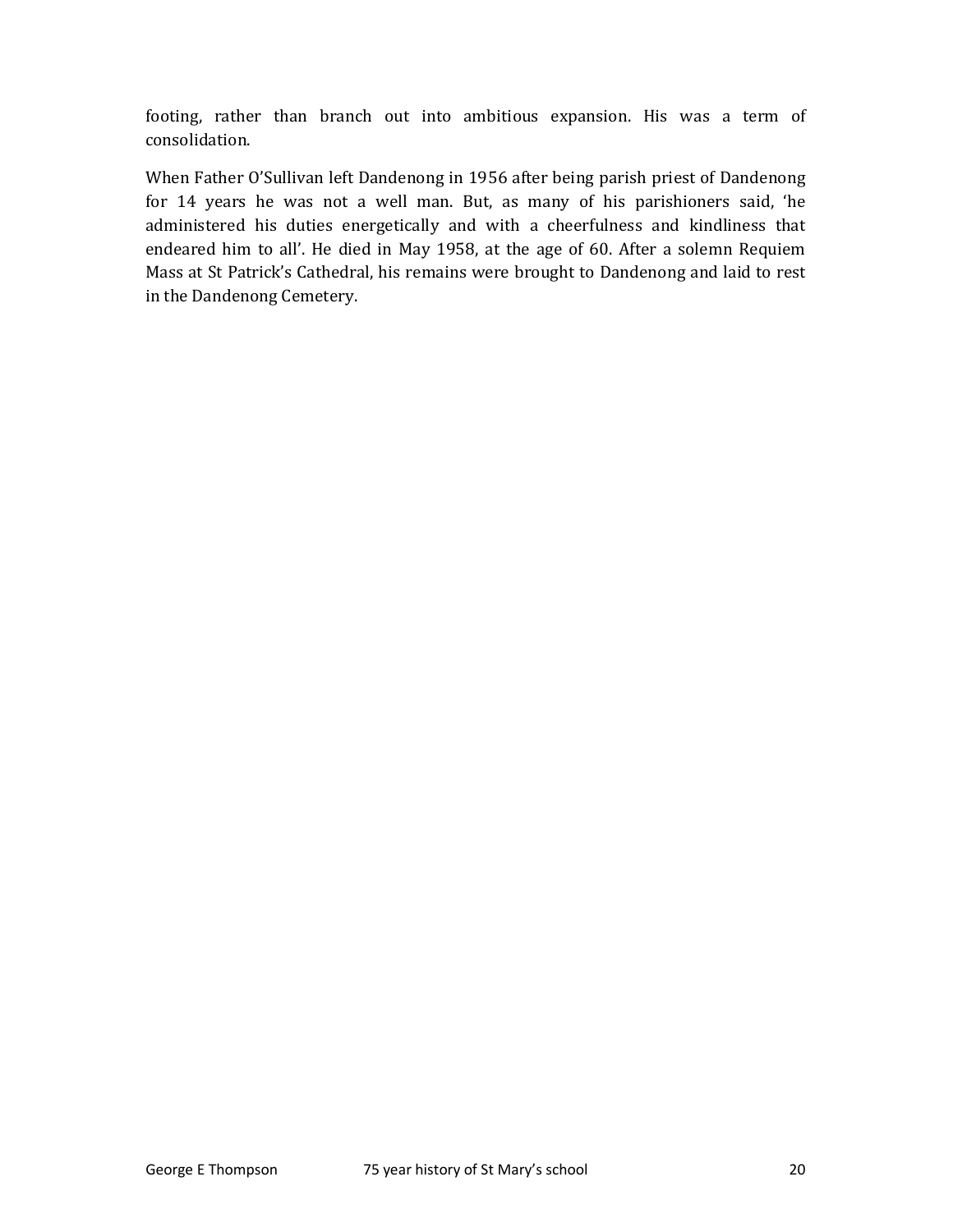# Chapter Eight: A New Era in Catholic Education at Dandenong

1957 was the turning point in Catholic education at Dandenong. The enrolment at St Mary's school was 750 with Sister Imelda Lynch as principal. She followed Sister Virgilius Kelly, who in turn succeeded Sister Francis in that position. At a meeting convened to form a school auxiliary, the attendance at St Mary's school – many from migrant families – was reported on and it was noted that existing classrooms were inadequate. The Auxiliary was formed, with Mrs Leo Carroll and Mrs MJ White the inaugural president and secretary respectively. This body of volunteer workers was responsible for raising funds for the school. It also staffed the school tuck shop. In 1958 Mrs L Kennedy became president and Mrs J Hogan secretary.

In 1957, too, the Sisters assumed the added responsibility of staffing the new school at St Gerard's, Dandenong North. More Sisters were appointed to the Dandenong Convent to meet the educational needs of the students. The old Convent at 71 Langhorne Street, which had been vacated and rented to tenants in 1924, in favour of 69 Langhorne Street, the new Convent, was once again used by the Sisters to accommodate the new arrivals. As a matter of historical interest, it must be placed on record that the house at 71 Langhorne Street, which became the Convent in 1912 was owned by Mrs Butler (formerly Mary Thaile), who lived with her husband there until the nuns bought it. Mrs Butler was not a Catholic, but she remained a great friend to the Sisters until the day she died. The Sisters called this old Convent 'St Michael's'.

In 1958 three new classrooms were built in New Street, on land purchased earlier by Father O'Sullivan. This was the forerunner of the present two-storey St Mary's Primary School. Sister Imelda Lynch now had five other Sisters with her, as well as lay teachers, to staff the school. Each year, as the numbers increased, more and more lay teachers taught with the Sisters.

The School's Provident Fund, which was formed around this time, was a great boon to the parish. 'No praise of the School's Provident Fund can be too high,' it was reported. 'But for the Fund it would have been impossible for us to make proper provision for the education of the children.' The Fund provided \$20,000 for the first stage of the present St Mary's school when the enrolment had risen to 920, and has since helped finance many of the subsequent school buildings in the parish to some \$320,000.

The wish to erect a new and larger church at St Mary's was fulfilled in August 1957 when architect Robert O Ellis was instructed to design a new church on contemporary lines to seat 900, complete with a choir balcony.

Providing secondary education to the Catholic children of Dandenong was imperative. In 1957 the Provincial of the De La Salle Order in Sydney, Brother Jerome, was persuaded to send a Brother to St Mary's School, Dandenong, to start a secondary school. On 4 February 1958, Brother Amedy Molloy, the Provincial's choice, travelling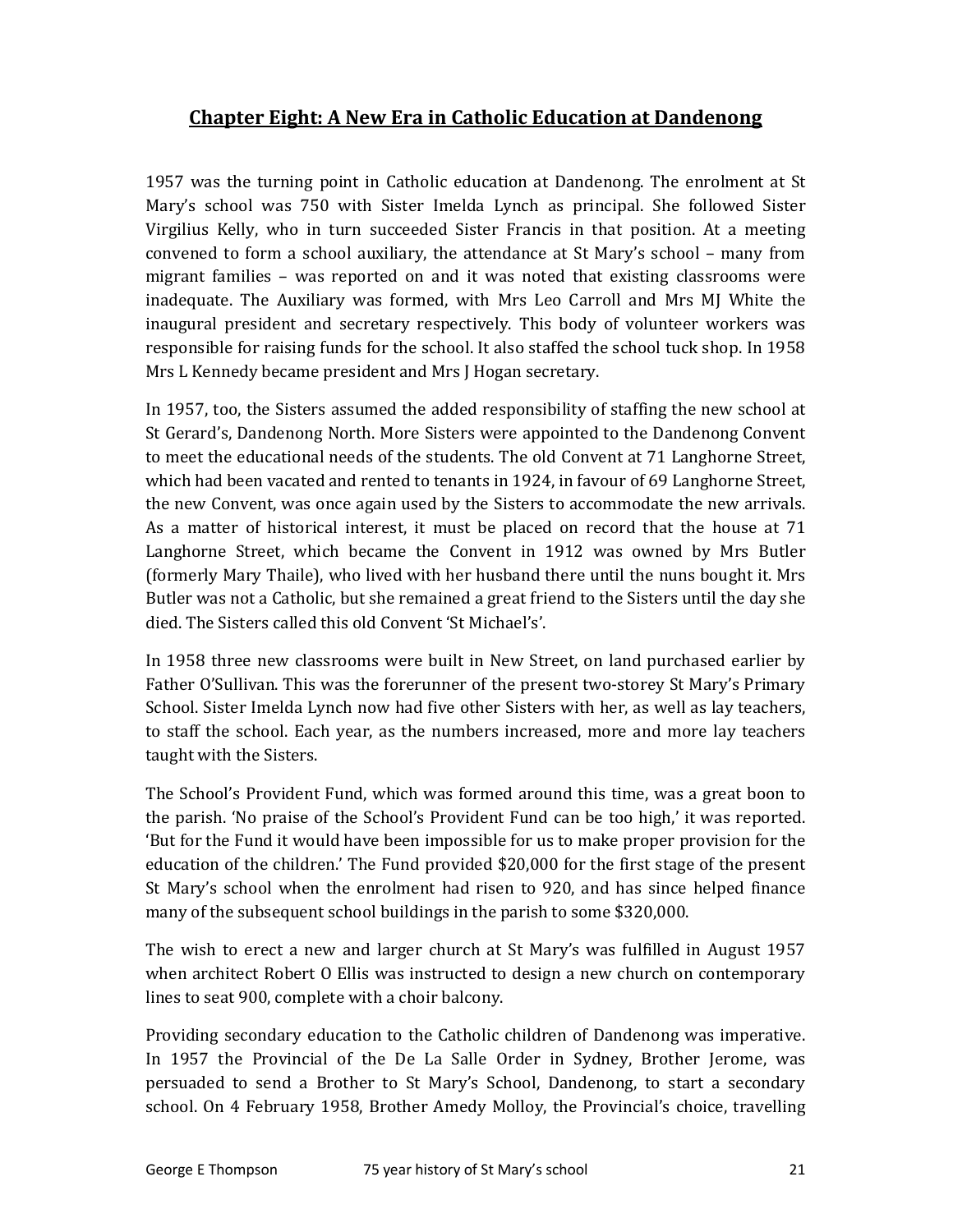each day from Malvern, began St Mary's Boys School for the first time with a total of 52 boys taken from St Mary's School. He was assisted by a retired teacher, Mr Frank Maher, who taught grade 6, while Brother Amedy taught a combined class of grades 7 and 8. Brother Amedy recalled this memorable event in 1985 when he said: 'Our first lessons were held in two prefab rooms in the old St Mary's school situated in McCrae Street, opposite the present primary school making the primary school rather overcrowded. It was to relieve this situation that, after a few months, a large galvanised iron shed, ex-Army stock, was purchased. This was partitioned into two rooms and placed on an old tennis court on what was then known as Langley's property, the site of the present St Mary's school.' In the meantime, the principal of St Mary's School, Sister Imelda Lynch, was encouraged to conduct classes up to grade 8 for the girls, as some of the girls were attending the newly established Killester College at Springvale for their secondary education.

'On August 28, 1958,' Brother Amedy said, 'we moved into a new three-roomed, brick building fronting New Street, built for the purpose of being a secondary school. This pleased Sister Imelda who placed the very large grade five class taught by Mr Morrissey in the "tin shed" vacated by us'.

The number on roll at the time at St May's was 683 – no less than 350 being children of New Australians, representing about twenty nations. The secondary section of St Mary's adopted the name of St Mary's Girls Secondary School.

The problem of secondary education was temporarily solved. In the quest for muchneeded funds, the annual St Mary's School Fete was expanded to two days, with Mrs Leo Carroll secretary and Mrs I Jackman treasurer. Held in November 1958, it raised over £800.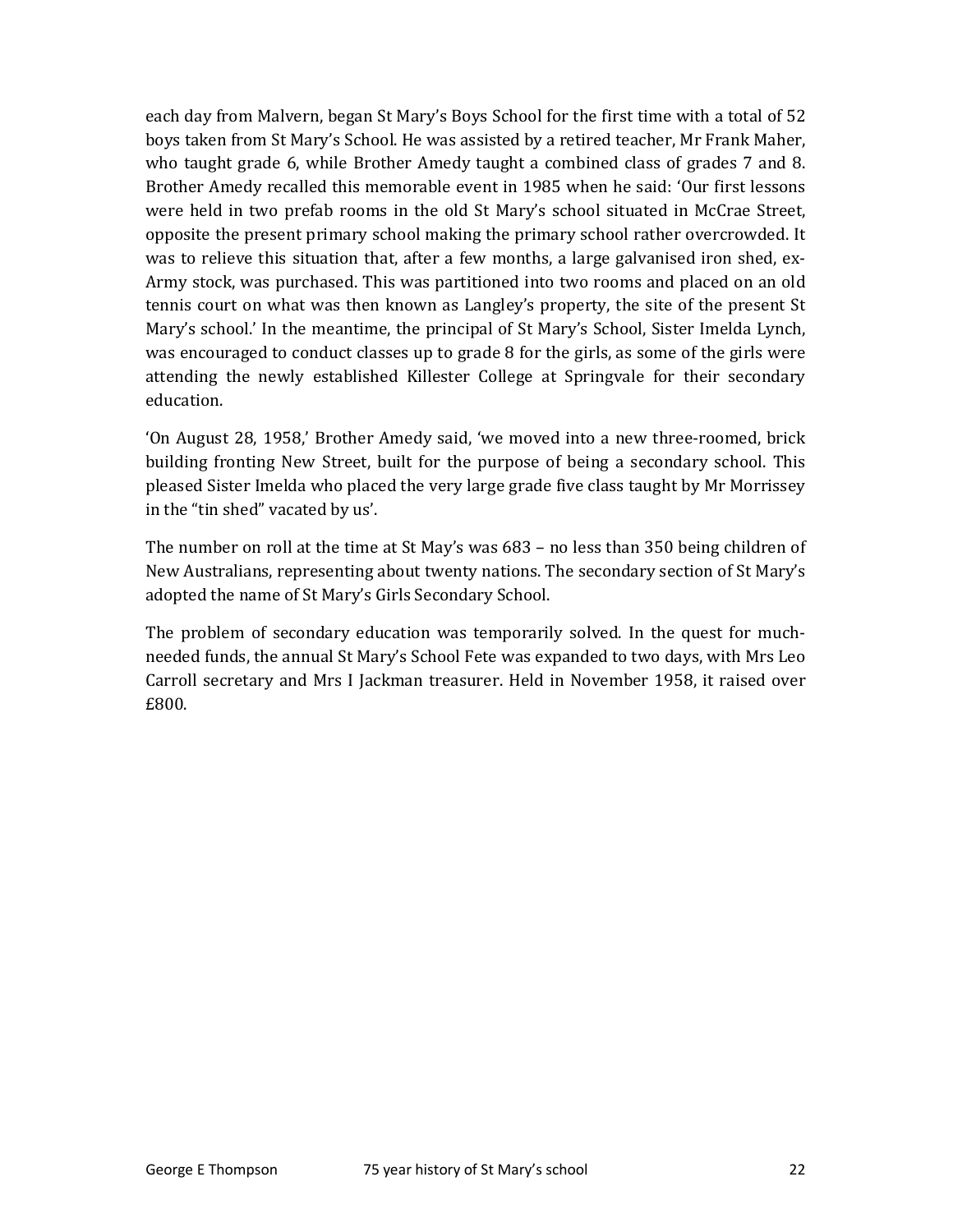# Chapter Nine: No Looking Back

On 14 March 1959, the Shire of Dandenong was proclaimed a city. It had topped the required annual revenue of not less than £30,000 to have claim to this title. The population was 23,000. The Municipal Directory recorded this: 'Dandenong – prosperous, industrial, residential and market town on the Dandenong Creek … with State, high and technical schools, Catholic primary and secondary schools'. That was impressive. St Mary's primary and St Mary's Girls secondary schools had almost 700 pupils with Sister Imelda Lynch in charge of the two schools. Brother Amedy was principal of the boys' school in New Street, subsequently called St John's School.

I asked Brother Amedy in 1985 why he chose the name of St John. 'Was it in honour of St John Baptist Del La Salle, the Founder of the De La Salle Brothers?' I enquired. 'No. Not St John Baptist De La Salle. St John the Evangelist, the adopted son of the Blessed Virgin Mary,' replied Brother Amedy. 'Aren't we all adopted sons?'

On 15 March 1959, the day after Dandenong was declared a city, the new St Mary's Church was opened and blessed by His Grace, Archbishop DJ Simonds in the presence of over 2000 people. The curates at the time were Father Patrick Fitzpatrick and Father Anthony Guelen. The latter was to take charge of the Dandenong parish in 1985.

In November 1959 preparations were made to add a second storey to the building at the New Street to cater for increased enrolments.

When Sister Gabriel Cobern succeeded Sister Imelda Lunch in 1962 as principal of St Mary's primary school and St Mary's Girls secondary school, she took a keen interest in extending senior girls' curriculum. Proficiency exams (also referred to as sub-Intermediate Year 9) were first catered for in 1965. Sister Kathleen Conry recorded this in 1973: 'Two years went by with Sister Gabriel at the helm. It was decided that St Mary's (which then included both primary and junior secondary grades) would start a Form 5 class with the help of a "swap" system of staff with the De La Salle Brothers from St John's who were then situated across the road. Our first Form 5 class was about 16 in all. It was during this year that the seeds for future development in this area were sown. What were these "seed" subjects? Science, Maths and Geography mainly.' In 1966 the Intermediate Class was introduced to the girls.

In July 1964 English was introduced into the Mass for the readings and responses, and under Sister Gabriel's guidance, the children of St Mary's took an active part in the celebration of the Mass on Sundays. In 1966 Mass was celebrated with the priest facing the people.

During these years the idea of having a big boys' college and an equally big girls' college in Dandenong was nurtured. Land was needed to put up buildings for these projects and land available in Caroline Street was the answer. The parish had also bought some land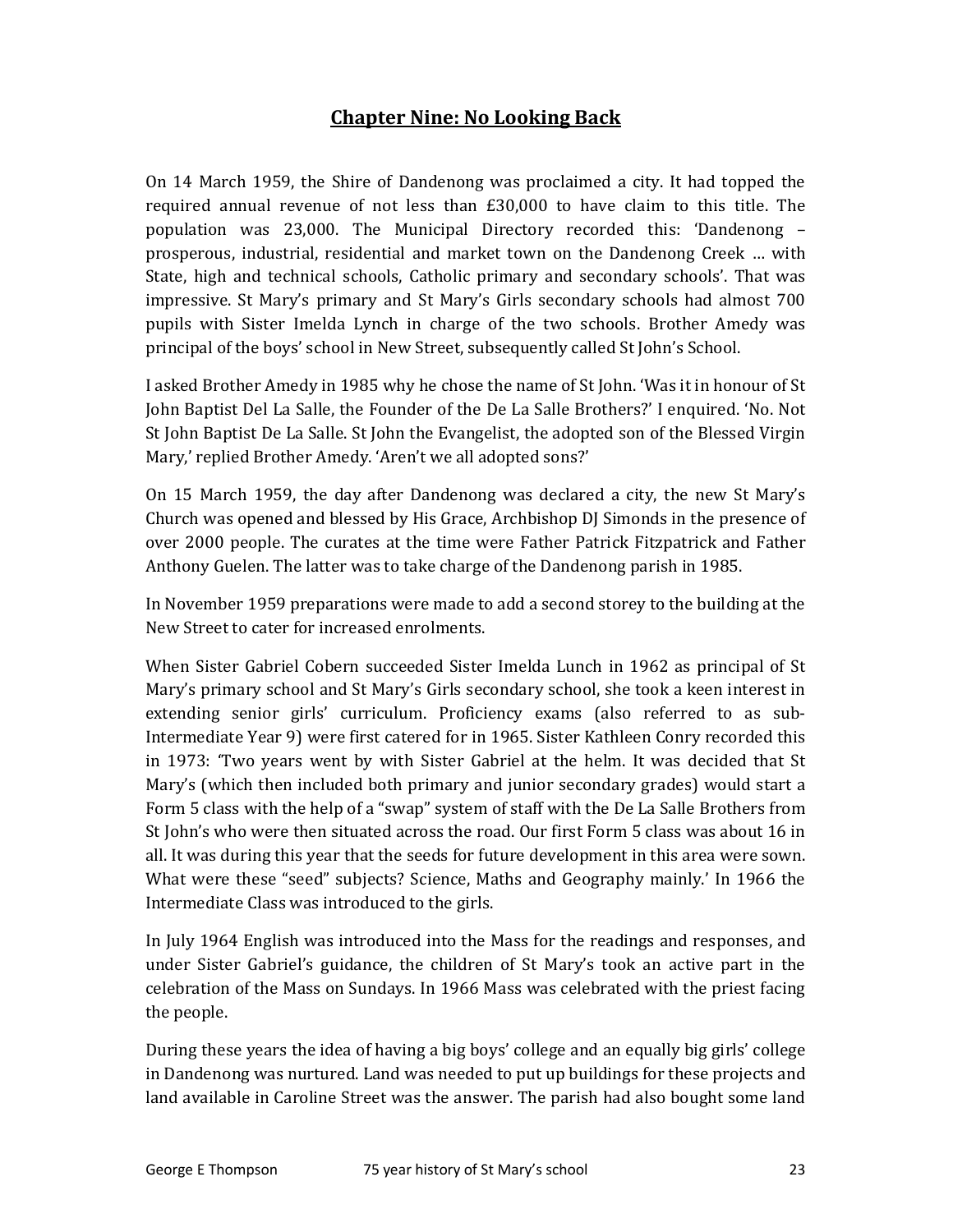in Brady Road, but as it proved unsatisfactory a location for a boys' college, it was later sold to land developers.

To continue Sister Kathleen's story, she wrote: 'At the end of 1967 St John's school moved to their new quarters in Caroline Street, leaving behind grades 5 and 6 boys who automatically became part of the St Mary's Primary School.' This was made possible, of course, when the new St John's College was built in 1967. On 26 November 1967 the college was officially blessed and opened by His Grace, Archbishop James Knox. Sister Kathleen said that with the new grades in the primary school, St Mary's school was bursting its walls with the crowded classes from Prep to Form 5. To relieve the situation, the school was forced to bring in another 'shed'. 'I believe,' said Sister Kathleen, 'it used to be the original Doveton Post Office.'

Sister Gabriel Cobern told me recently: 'I have happy memories of my stay at Dandenong from 1962 to 1967. There were many migrant children at the school and I admired their desire to learn. St Mary's has been enriched by the new arrivals who brought with them their cultures, new ways of life and their solid faith. The children fitted in well with the rest of the school.'

In 1968 Sister Nance Morgan took over the reins of St Mary's Girls Secondary School. There were 300 senior girls in attendance. The primary school was moved to the building at New Street vacated by the Brothers when they opened up St John's College in Caroline Street. The St Marys Girls Secondary School was based at the old St Mary's school at McCrae Street and in 1970 adopted the name St Angela's in honour of Sister Angela Bourke, who was then the only surviving member of the founding Sisters at Dandenong. By then the attendance had grown to 390. Sister Declan was appointee principal of St Mary's Primary School.

In 1969 the number of Sisters in Dandenong increased to such an extent that it was necessary to purchase the house on 75 Langhorne Street where three Sisters moved in on 15 October 1969. Number 75 originally belonged to Mrs Butler who sold it to the Hansens. In that year, too, many Sisters took advantage of the permission given by the Chapter to change their religious names for their Baptismal ones.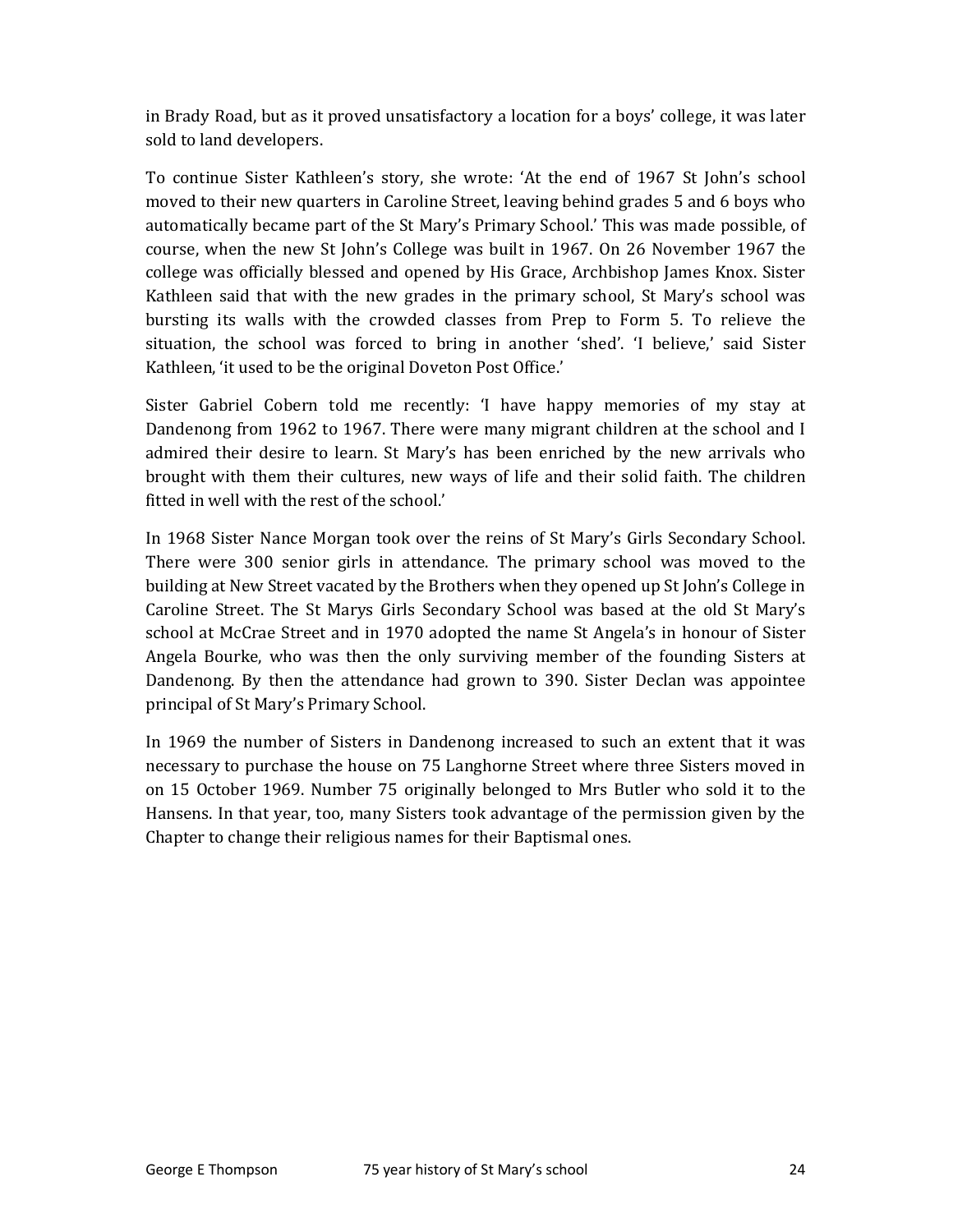### Chapter Ten: St Mary's in the Seventies

The sixties proved to be a decade of activity at St Mary's School. It lost some of its boys to St John's College, while its grade six girls were given an opportunity to further their studies to Intermediate standard. Attendance at the primary school, the girls' secondary school, and St John's College soared, mainly due to the population explosion at Dandenong caused by a large migrant intake. Finance was becoming a problem. The situation of the Catholic schools was becoming intolerable, so much so that in July 1961 a large public meeting of 1500 persons met in Dandenong to call on the government to 'give a fair deal' to non-government schools. A few months later there occurred the dramatic closure of all Catholic schools in the Goulburn diocese while at St Gerard's, North Dandenong, the preparatory class was closed as a protest against 'the intolerable conditions which exist within the Dandenong schools'. The situation of Catholic education in the diocese was still serious in the mid-sixties, but new initiatives appeared when Archbishop Simonds announced the establishment of an Education Advisory Council. Archbishop Simonds wrote at the time: 'The financial burden is very great and anxiety about the future is considerable'. The establishment of the Schools' Provident Fund was an important event.

In spite of the financial difficulties, the plan to build a college in Caroline Street went ahead. This was completed in November 1967 and subsequently occupied in the 1968 academic year. The college was designated St John's College. It catered for boys form the parishes of Dandenong, Dandenong North, Noble Park and Doveton. Theses parishes were responsible for repaying the loan of \$264,000 obtained from the diocese schools' provident fund. A grant from the Commonwealth assisted the repayment of the loan by about \$46,000 which was provided to help offset the cost of the science rooms. St Mary's two schools also had their share of worries. There was no public fund to shoulder the basic cost factor of \$80,000 annually; the parishioners had to meet this commitment.

In 1968 St Mary's primary division moved to New Street, leaving St Mary's Girls Secondary School sole occupiers of the 1912 St Mary's school at McCrae Street. There were about 300 students at this school and there was an increasing amount of cooperation between the two schools in the sharing of staff and resources. Sister Kathleen Conry recorded this in 1973: 'At last we were able to spread ourselves and share out our luxurious tin sheds. Sister Leila so very aptly called her Craft room the "wool-shed". The adjoining shed (apparently the first Doveton Catholic Church) became a multipurpose academy with Art as its main purpose and a TV viewing room running second in importance'.

In 1970 the decision was made to amalgamate St John's and St Angela's into a single college to be called the Dandenong Catholic Regional College. However, a board meeting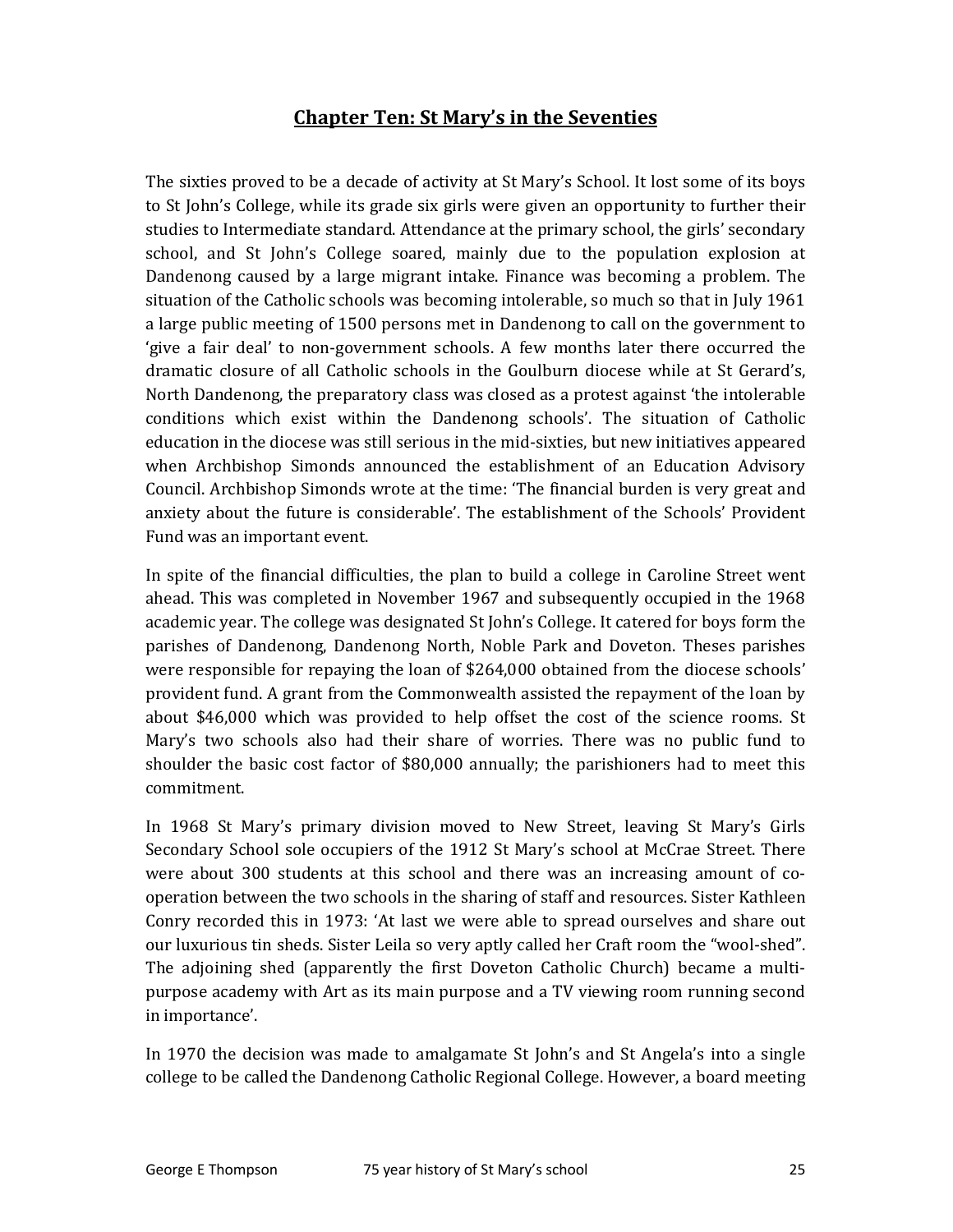of 14 December 1970 decided 'after heated discussion' to retain the name of St John's Regional College for the combined venture of 1971.

In 1974 there were three schools on the one site – Forms 1–4 Boys, Forms 1–4 Girls, and Forms 5–6 Co-educational. It must be noted, however, that the first mixed Matriculation class was held in 1968 and continued until 1974 when the new educational structure was put into operation. 1973, therefore, was the last year that St Angela's, as such, existed. The old school at McCrae Street was then used by St Mary's parish for storing goods and equipment and for running white elephant stalls periodically.

Father Gerard Coghlan commenced as parish priest in October 1969. In 1970 he sponsored a Sacrificial Giving Campaign to improve the parish finances and subsidise the schools' funds. In that year Sister Julian McKenna took the place of Sister Declan as principal of St Mary's Primary School. She held that position till 1974 when she was succeeded by Sister Ann Halpin until 1976.

To ease the school population problem and to provide specialist classes and equipment in keeping with modern education trends, Father Coghlan opened up a new wing at St Mary's school. In 1974 the celebration of the centenary of the Presentation Sisters took place and Monsignor Brian Walsh was appointed parish priest of Dandenong.

With the establishment of school grants by the Commonwealth and the State Governments in the 1970s the 'financial burden' spoken of by Archbishop Simonds earlier was eased considerably. Due to pressure from the Catholics and the hierarch led by Archbishop Knox, the Australian Government agreed to subsidise Catholic education to some extent.

In 1974 the following grants to St Mary's School are recorded: Commonwealth: \$27,419; State: \$29,050; St Mary's also received a migrant grant of \$1817 that year.

With these beneficiaries, the school embarked on a program of instruction to suit all the school children including extracurricular activities such as: bilingual and bicultural programs (conducted by Mrs L Primaud); Environmental Maths program (conducted by Mr Quinn and Mr Crilly); Community Involvement program (conducted by Mrs P Slattery); and an Experimental Activity Infant program (conducted by Mrs Faye Chandley).

The Primary School Board was formed in 1974 with the objective to render every assistance to the school administration and to monitor the school fees. However, it was stipulated that 'no child will be deprived of Catholic Education because of money'. Sister Ann, the principal, introduced School Masses which proved popular. She also encouraged tennis coaching to the senior children, competently undertaken by Mrs Dot Stanley and Mrs Bernice Fitzgerald. The first meeting of the Pastoral Council took place on 28 June 1974.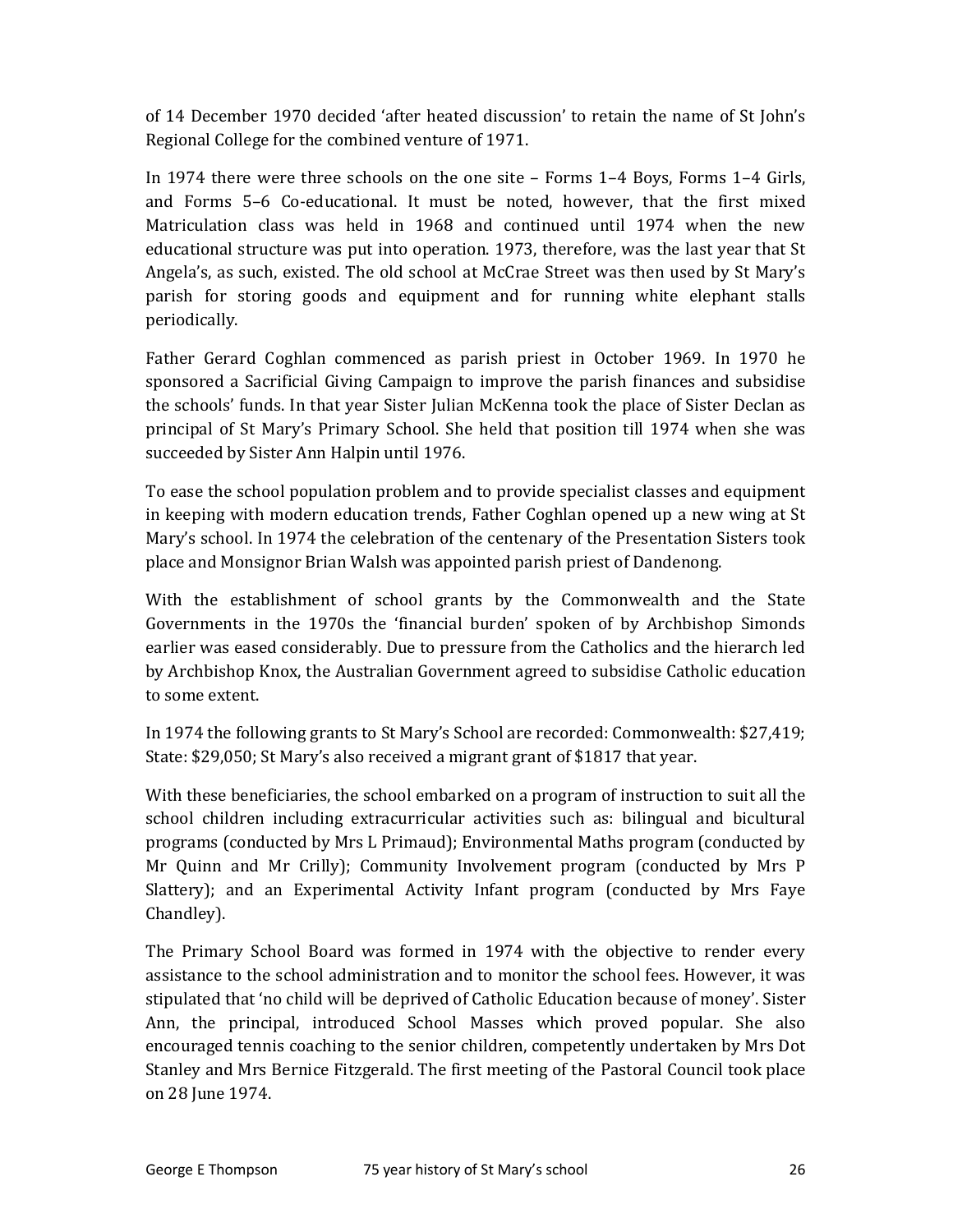Sister Ann involved the community in her educational program for the children by organising lectures and demonstrations by Nursing Sisters, Ambulance Officers, Dental Practitioners and members of the Police Force.

In 1975 a major restructuring of the Catholic Education Board (formed in June 1969) took place, which became 'a more effective forum for views to be expressed on Catholic Education; to enable better lines of communication to be developed between local Parish Education Boards and the Melbourne Catholic Education Board; and to provide for more appropriate representation from teachers'.

At St Mary's school special English classes for the 169 children requiring special assistance were taken by Mrs Hanley, and a teacher-aide, Mrs M Wans, appointed at first one day a week and later extended to five afternoons a week. The school was accepted into the local State School's Sports Association. Co-ordinators were Mrs Forsythe and Mrs Laughnan.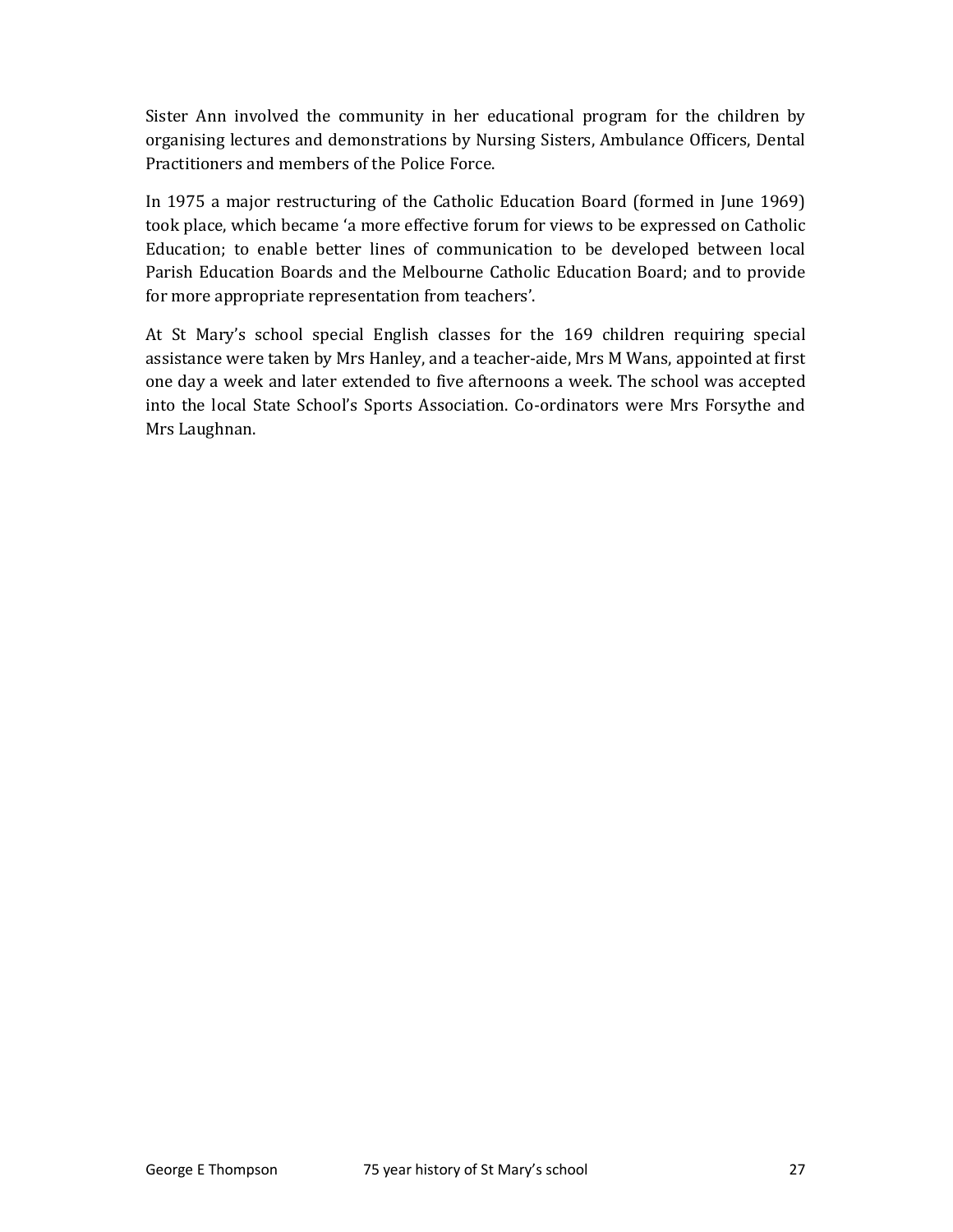# Chapter Eleven: Administrative Changes

1975 saw Sister Joan Beech as Superior of the nuns at Dandenong, an office she held since 1947. Tragically, however, she died in office on 16 September 1978 after a short illness. That year was the final year of Sister Ann Halpin as principal of St Mary's. Her two final achievements in 1975 were the formulation of a School Policy and that obtaining of a Library Grant of \$1837. In 1976 the nuns occupied the new residence at 79 Langhorne Street, which they named Dunmoven. Sister Macnise celebrated her Golden Jubilee as a Presentation Nun. The previous year Sister Macnise was appointed back to Dandenong after her expiry of time as principal of St Kieran's school, Moe. She was earlier at Dandenong from 1930 to 1935.

In 1977 St John's College became fully co-educational, which gave the exit students of St Mary's at grade 6 level an opportunity of continuing their Catholic education at Dandenong to matriculation standard. That year Sister Jane Oldman replaced Sister Ann Halpin as principal of St Mary's.

14 August 1977 was a great day for St Mary's parish when Cardinal Knox officially opened the St Mary's Parish Centre.

After the death of Sister Joan Beech on 16 September 1978, Sister Macnise Dowling was appointed Superior of the Convent until the end of the year, when Sister Mary Kavanagh took her place.

At the end of the second school term in 1978, Sister Jane Oldman relinquished her post as principal of St Mary's and Sister Patricia Hickman took her place in the third term. She was the last Presentation Nun to be principal of St Mary's School since its foundation in 1912.

In January 1979 the administration of St Mary's School was handed over to a lay person for the first time in the history of the school. The person was Mr Peter Slate. He carried on the Catholic tradition of education, ably initiated by the nuns for 67 years. The number on roll at the time was 419. Mrs Carmel McGrath was vice-principal.

Early during his principalship, Mr Slate revised and updated the school policy and introduced the Credit Co-operative Banking at the school. The school authorities in Dandenong added two new classrooms, a library and a resource centre to the school shortly after. Mr Slate is also credited with introducing computers into the school. Catechetics was given a boost in 1979 with the appointment of Sister Helen Carboon to the staff. Besides being a classroom teacher, she was also the religion co-ordinator, a position she held until December 1986. One other Sister, Sister Macnise, was also at the school on a part-time basis helping the children the required special assistance.

Peter Slate recorded this at the end of his first year as principal: 'I wish to record my appreciation for the support, tolerance, and goodwill afforded my by all. Monsignor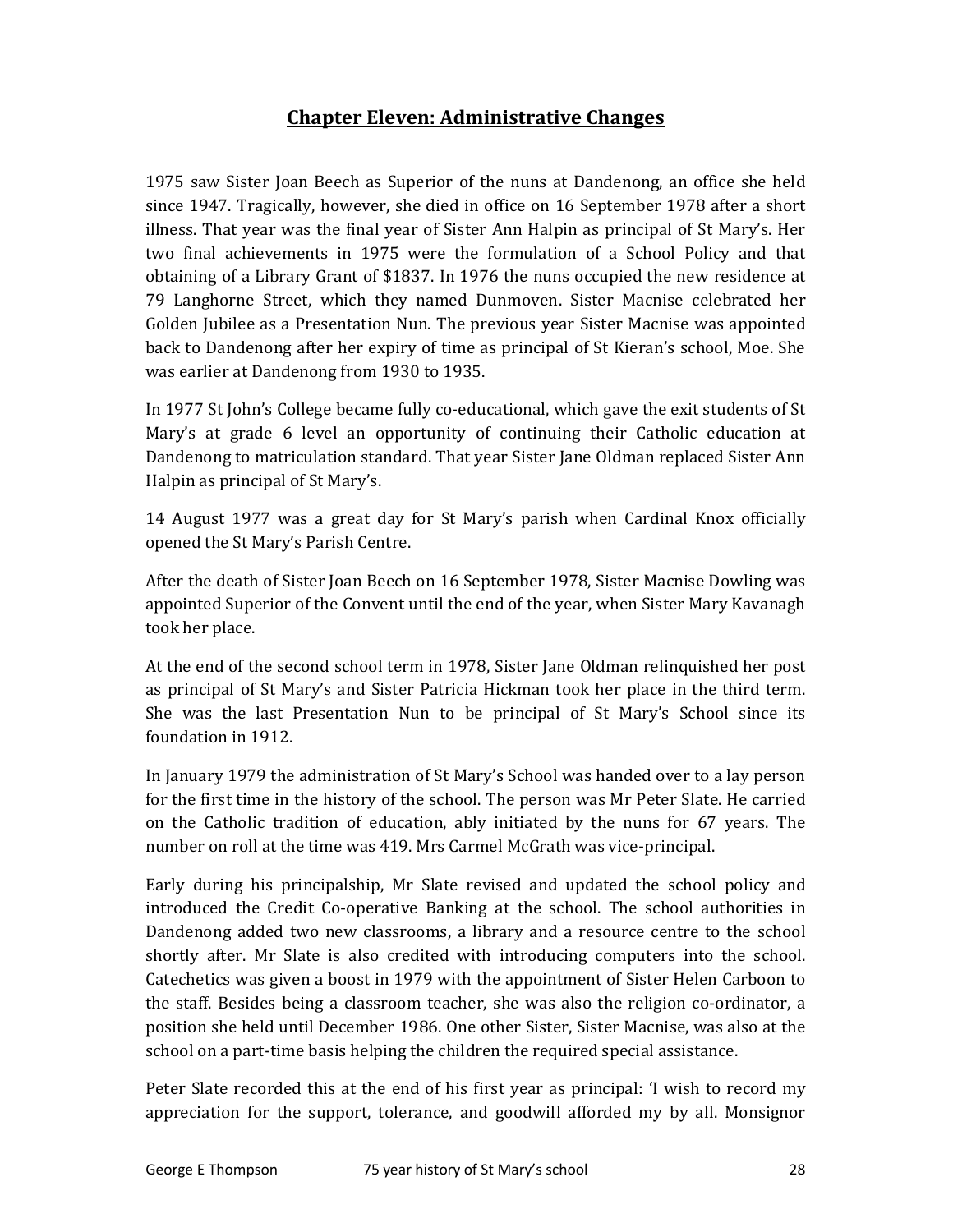Walsh is thanked particularly for the confidence he has shown and the autonomy he has encouraged in the operation of the school. As ecclesiastical head of the Parish he has "trusted his arm" in my appointment. I appreciate this "act of faith" and will continue to support his efforts as long as mine are required'.

When the Endeavour Hills' school opened in February 1981, the attendance at St Mary's dropped from 500 to 310, giving the teachers and pupils more room to utilise the amenities that were on hand for a sound and modern education program.

It is on record that at this time the Grade 6 camp to Phillip Island was on the list of school activities. Peter Slate wrote in the 18 March 1981 newsletter: 'last week the two grade 6 teachers, Sr Helen and Mr Mark Florence trundled off to Phillip Island with 57 Grade 6 children … we swam, we did exercises, and after lunch we moved off in various directions to a multitude of activities … On Thursday, came the challenge of a 2 ¼ hours strenuous uphill climb around Cape Woolamai. At night we were treated to the Penguin Parade. Friday turned out to be disastrous as regards weather, however, with everyone pitching in, we had a great afternoon – playing games, having a sing-a-long and doing the limbo. We finished our 3 days with Mass and tea … the meals were great; the kitchen staff were cheerful … the children were friendly and polite. The parents who helped and supported us were terrific. To one and all – Thanks'.

Peter Slate continued as principal of St Mary's school until the beginning of 1983 when he submitted his resignation to Monsignor Walsh. Mark Florence, the senior teacher at the school was acting principal till the end of the term. Mrs Faye Chandley, another senior teacher, applied for the position of principal and she occupied the position from the beginning of the second term.

It must be placed on record that during Peter Slate's term of office his influence in the school was remarkable. His teaching philosophy was expressed in the newsletter of 9 February 1982: 'This school is a dominant influence in your child's life – it can be a great help in raising your children, in giving them basic skills, vital character training and most importantly, this school can introduce your child to a creative and national philosophy through the Good News of the Gospels'.

Mrs Chandley's position as principal was ratified that year and she has continued as such up to the present. Under her jurisdiction the school has continued to co-operate as a source of instruction in the field of Religion and Academics.

Although since 1979 the nuns had no direct jurisdiction over St Mary's school, their influence over the catholic education of the children of the parish continues. Sister Helen Carboon was the last full time teaching Sister at the primary school, a position she vacated in December 1986. As catechetics co-ordinator she followed the tradition of her predecessors in Dandenong, who, as early as 1912, engaged in a program of religious instruction for children attending non-Catholic schools. Even at weekends they visited the other parishes and brought to the children the message of the Gospel. Sister Helen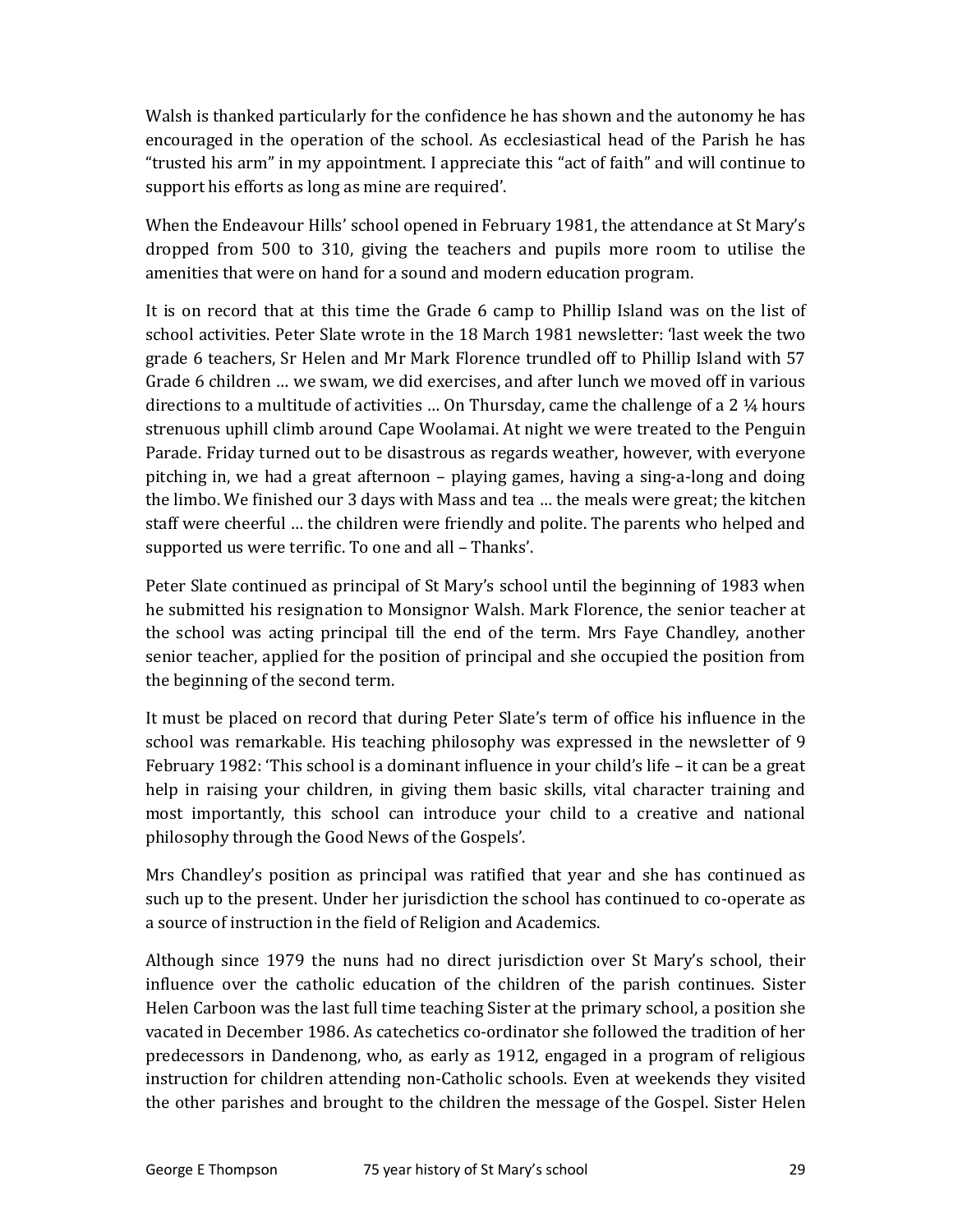did the same in the parish of Dandenong and her influence over the children has been remarkable. Sister Macnise was part-time teacher at the school until 1987.

In 1982 the Sisters of the Dandenong Community issued the following Mission Statement which speaks for itself: 'We, Sisters of the Dandenong Community, serve the Church by our interest, support and encouragement of each other in community and by serving in the Parish areas of Dandenong, North Dandenong, Doveton, Narre Warren North, and Keysborough, through Secondary and Primary teaching, Catechetics, care of families, visitation, Youth work, special ministry to Nursing Homes – by organising, enabling, encouraging school staffs; by being available to parents and students, from these and other parishes in the region; through our commitment to the Gospel we seek to lead these to an awareness of their self-worth and their potential as children of God. In all of these we try to give priority to those most in need – those who have a struggle to survive because they are spiritually or materially poor.'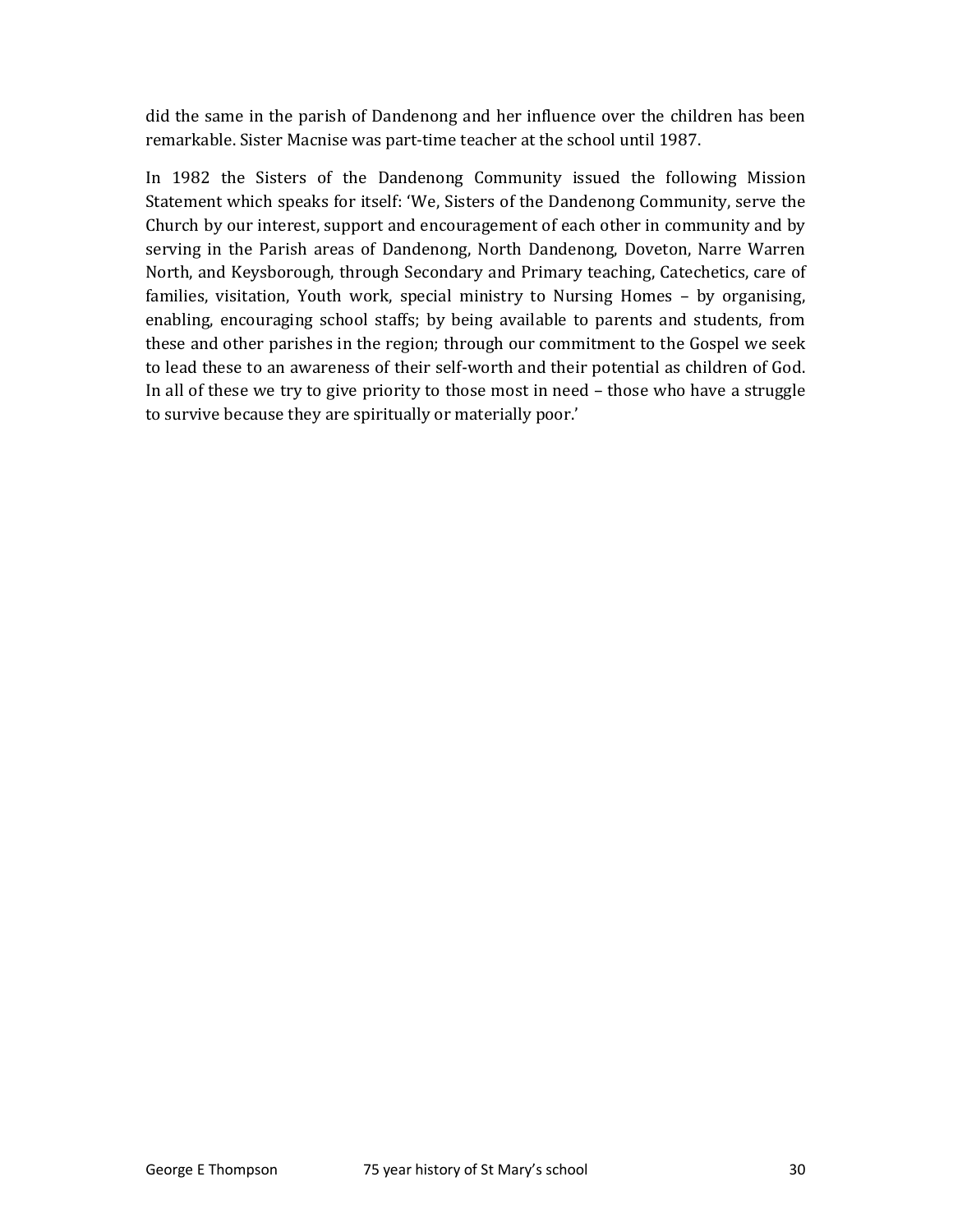### Chapter Twelve: St Mary's Today

1983 was the centenary of the parish of Dandenong, previously part of the Brighton Mission and in 1883 constituting the Dandenong Mission, the forerunner of the Parish of Dandenong. The 'Centenary History' published in 1983 recorded this: 'Looking back over the past 100 years, we at St Mary's have been obviously blessed by the quality and dedication of our spiritual leaders. Were it not so, St Mary's would not today be the strong religious family that this year enters on its second century. With God's blessing much has already been achieved' (Foreword). Since the time Dandenong existed, the priests in charge had intentions of opening a school, but the paucity of numbers among the children and distance precluded any such intention. There were, in the whole of the Dandenong Roads Board area in 1883, only 300 people and the establishment of a school was not warranted. However, when in 1912, Father John Gleeson, the parish priest, opened St Mary's school, his vision of the future was justified; for in 1983, when Monsignor Brian Walsh was parish priest of Dandenong, the number of children attending school/s rose from 75 to almost 2000 in the school's 75 years of existence.

When the last Sister principal handed over the reins of the school to a lay person in 1979 an era of religious administration had passed; but fittingly, in December 1986, Father Guelen, the incumbent parish priest, told the Grade 6 students at their graduation dinner that 'a tribute must be paid to the Presentation Nuns for their dedicated work over the past 75 years' and added 'by their example and love for children they prepared the way for St Mary's to be efficiently conducted by the laity'. Mrs Faye Chandley, the present principal, with the co-operation of her loyal staff, continues the tradition established by the nuns, in so much that today, as in 1912, students from the state system seek admission to St Mary's Catholic School.

The principal, Mrs Chandley, extended in 1984 the teaching of the three R's to other subjects designed to give the children of the parish an education suited to the modern age of electronics and international social attributes. Music has always been the forte at St Mary's ever since its inception. Even today music takes pride of place on the school's yearly program as evidenced by its regular participation in local music festivities.

The computer programme introduced by Peter Slate still continues to function and is a popular activity with the senior children. In 1985 Mrs Chandley made available to the students the latest in Maths Education by the introduction of calcumatics – the teaching of maths using the LCD calculator. Classes were taken by a former Education Department principal, Mr George Thompson, who visited the school at first once a week and then twice a week. Starting off with grades 5 and 6 in 1985, it was extended to grade 4 in 1986 and to grade 3 in 1987. An empirical study of the programme has shown the enormous benefit of this form of maths teaching to the children in as much as it has helped them to understand mathematical concepts through visual understanding.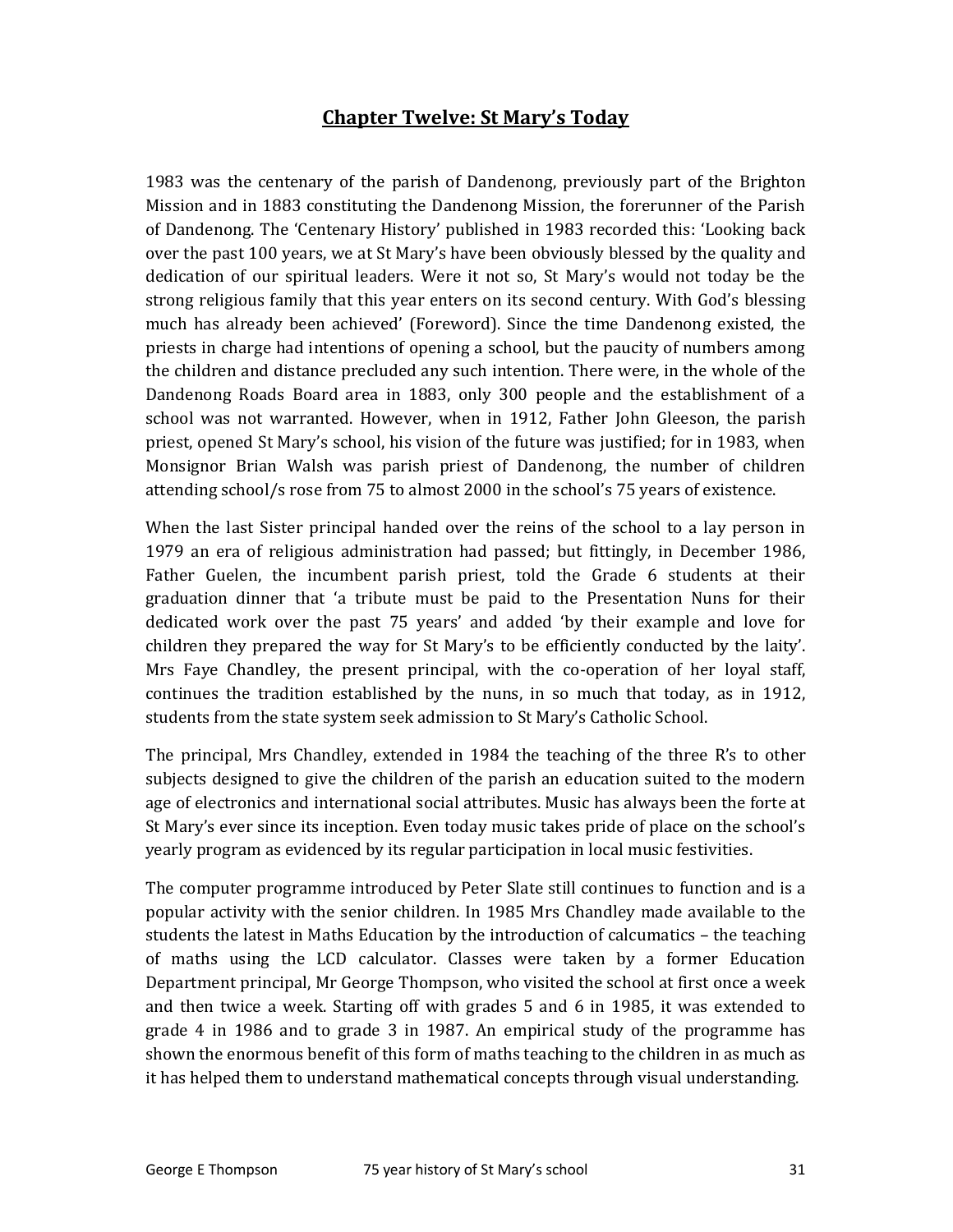When in August 1985 Monsignor Brian Walsh was appointed National Director of the Papal visit to Australia, Father Anthony Guelen was assigned to the parish of Dandenong as parish priest. Under his guidance, Mrs Chandley extended the school's extracurricular activities such as domestic science, Book Week, library practice, music workshops, swimming, sports, mathematics seminars and school fetes. Highlights of the year were, of course, the traditional school concert and the grade 6 graduation.

The school was renamed St Mary's Primary School early in 1980. Mrs Chandley also reintroduced the school badge, which lay defunct since the St Mary's senior girls joined up with St John's Regional College complex. The Motto 'Aeterna non caduca' is now the Primary School Motto – meaning 'Not transient but eternal'.

#### End of the road

The last link the school had with the Presentation Sisters was severed when Sister Macnise retired from active service from the school on 16 September 1987. She taught at St Mary's from 1930 to 1935 and again from 1975 to 1987. In 1985 she won the Telecom Award of Australia run by the Dandenong Journal for her service in the education of children. Mrs Chandley said on that occasion: 'Sister Macnise is a most fascinating lady. She is such a gentle, loving person. She does so many things for the others in a quiet, unassuming way. We all love her.'

Sister Macnise came to Australia from her home town in Ireland, County Kerrie, Tralee, in 1923 to join the Presentation Nuns at Windsor. She is the daughter of William Dowling and Nora O'Connor. She taught at several schools in Victoria and was principal of St Mary's school, Hampton, St Anthony's, Glenhuntly and St Kieran's school, Moe. In all her teaching career she has seen the transformation of teaching aids from blackboard and chalk to cuisenaire rods, wireless, TV and videos. She said, 'My teaching life has been happy and fulfilling, and I have has lots of fun'. When she left St Mary's for the last time by car, the students and teachers of St Mary's Primary School lined the street to bid her a fond farewell. They waved, threw streamers and chanted 'For she's a jolly good fellow' to a surprised Sister Macnise. 'Oh dear,' she said, I tried to leave quietly without a fuss. I left a note saying goodbye on the blackboard at school and thought that would be the end of it'. Sister Macnise: Thanks.

And so with the last of the Sisters leaving St Mary's, the old convent school had to be pulled down to make room for 'houses for the elderly'. That was the end of the road for the first St Mary's school built in 1912. In the last week of September 1987, there was a final silence on the grounds where once children's voices echoed with joys of laughter.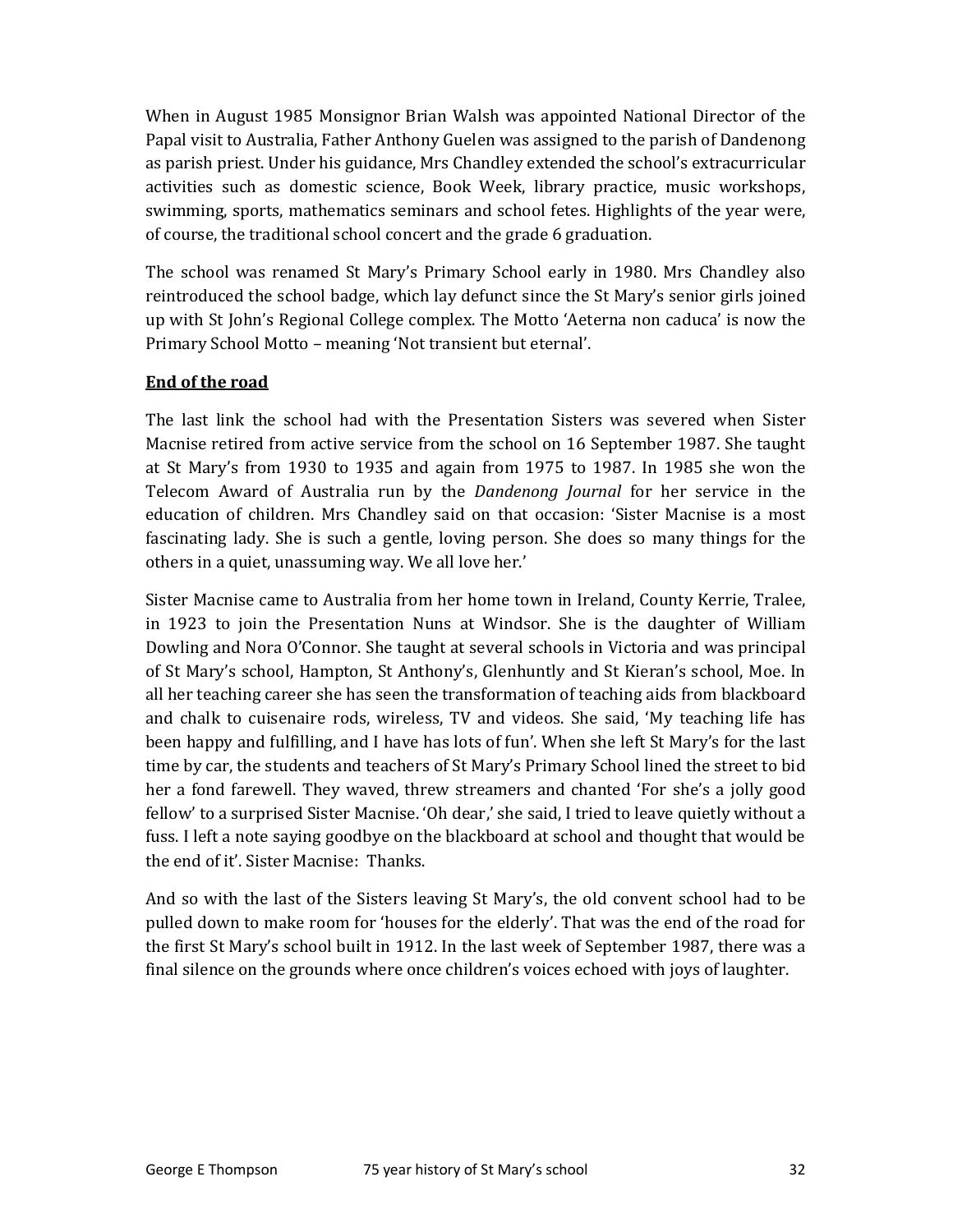# **Epilogue**

In concluding the story of St Mary's school let me quote the following from the Centenary History of the Dandenong Parish, 1883–1983:

Today's impressive Catholic education system in and around the Parish of St Mary's is a far cry from the first humble 'wattle and daub' Catholic school that Fr Patrick opened at Eumemmerring in 1858 with Daniel Cusack as its first teacher. We in this parish should thank God for the blessing of the Presentation Sisters. Their dedicated and selfless lives have surely contributed immeasurably to the life and growth of the Church in this district. We should be grateful, too, to the lay teachers who are making such an important contribution alongside the Sisters and Brothers.

St Mary's School … Ad Multos Annos

#### Acknowledgements

The author is grateful to all those who have contributed to the compilation of this book: Sister Mary Kavanagh (Oakleigh), Sister Gabriel Cobern (Oakleigh), Sister Macnise Dowling (Dandenong), Sister Rita McInty (Dandenong), Sister Rita Sheehan (Dandenong), Len Keating, Mrs Carmel McGrath, Mrs Faye Chandley, and to the patience of his daughter Miss Heather Thompson who painstakingly proofread the script.

References and background information have been obtained from:

- A Parish Carved from the Bush (1983), Greg Dickson
- Adventures in Faith (Presentation Sisters), Kathleen Dunlop Kane
- Municipal Directories made available by Dandenong City Council
- City of Dandenong Handbook 1978/79
- 'Bro. Amedy: This is Your Life' G Thompson
- Past copies of The Eagle supplied by St John's Regional College Library
- Nano Nagle William B Creede, C.Ss.R, Ballarat